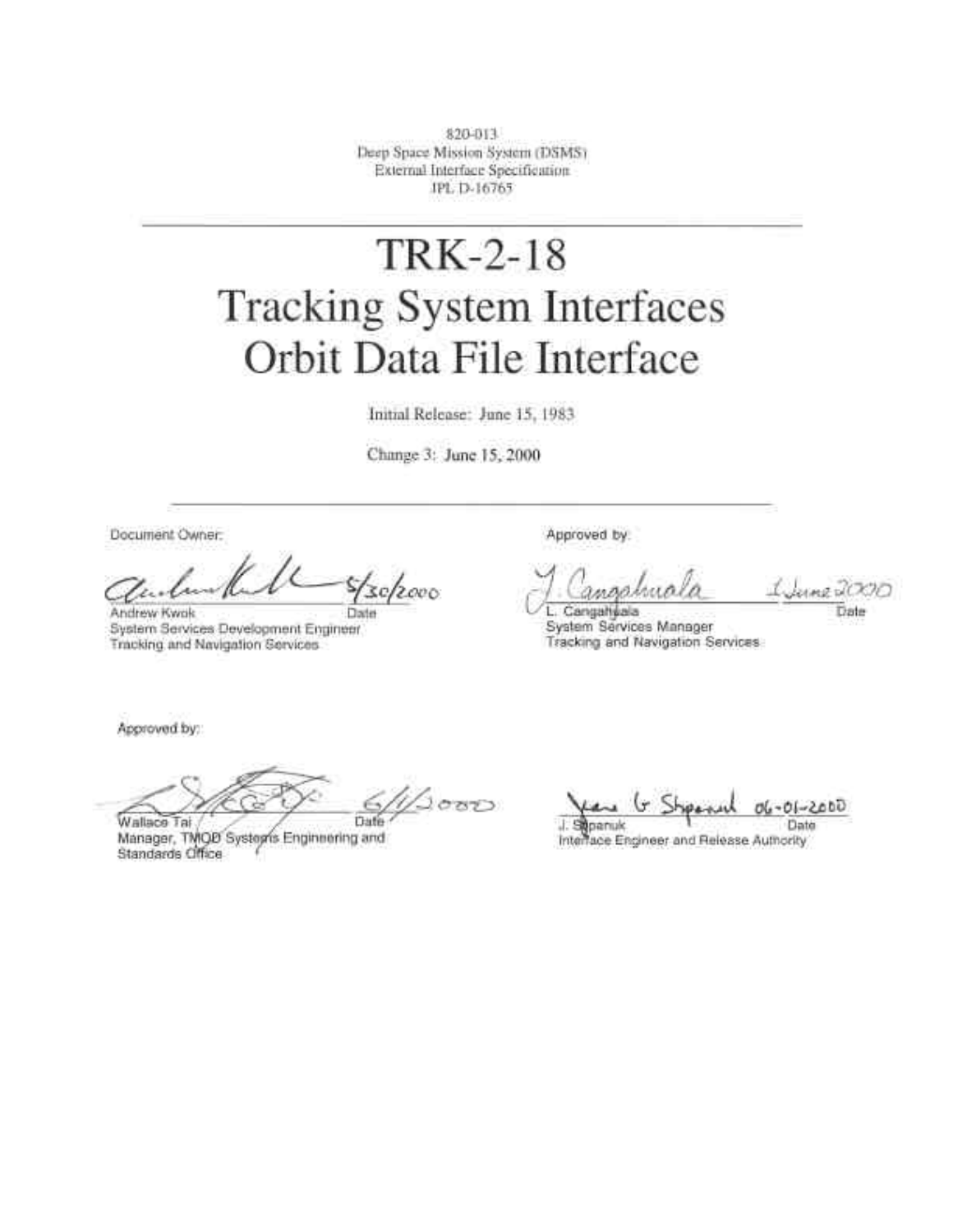This page is intentionally left blank.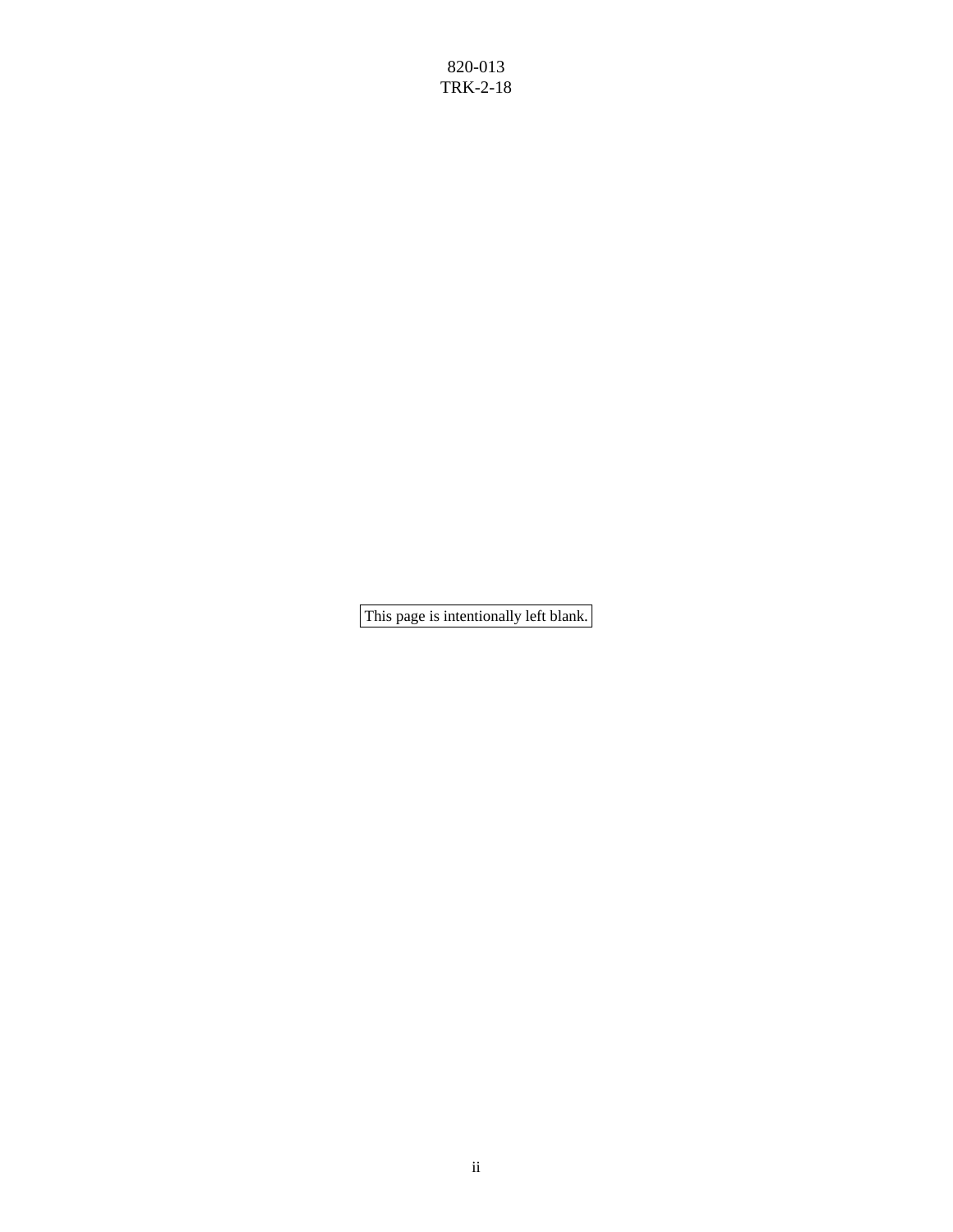# Prepared By

 $06 - 01 - 000$ J. Stibanuk Date Intersace Engineer

Reviewed By:

#### Signature Not Required

J. Ekelund Date Radio Metric Data Conditioning Subsystem SW CDE

### Signature Not Required

G. Goltz Date Radio Science End-to-End Subsystem Engineer

### Signature Not Required

A.I. Beers Date Telecommunications & Mission Services Manager

Signature Not Required

A.L. Berman Date Telecommunications & Mission Services Manager

### Signature Not Required

A.F. Chang Date. Telecommunications & Mission Services Manager

B. Luers Date

Telecommunications & Mission Services Manager

2000

D. Flora-Adama Date Tracking Data Delivery Subsystem SW CDE

### Signature Not Required

V.I. Altunin Elate Telecommunications & Mission Services Manager

### Signature Not Required

R.D. Benson Date Telecommunications & Mission Services Manager

 $\overline{\mathcal{O}}\overline{\mathcal{O}}$ P.E. Beyer Data

Telecommunications & Mission Services Manager

Signature Not Required

R.L. Gillette Date Telecommunications & Mission Services Manager

#### Signature Not Required

J.C. McKinney Date Telecommunications & Mission Services Manager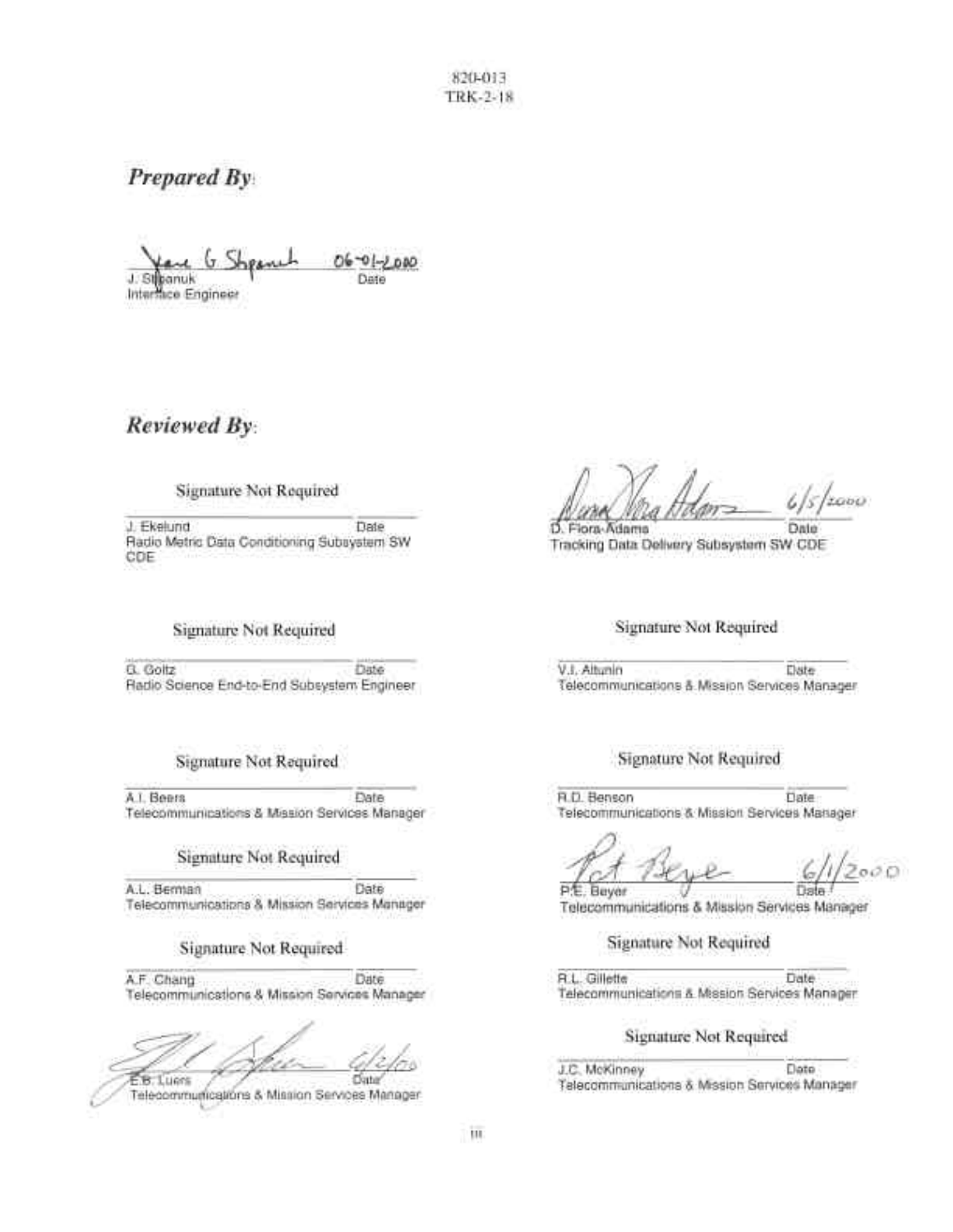### Signature Not Required

D.P. Holmes Date Telecommunications & Mission Services Manager

### Signature Not Required

B.G. Yetter Date Telecommunications & Mission Services Manager

Signature Not Required

D. Linick Date Manager, DSMS Operations Program Office

### **Signature Not Required**

P.T. Poon Date Telecommunications & Mission Services Manager

Signature Not Required

J. Wackley<br>Operations

Date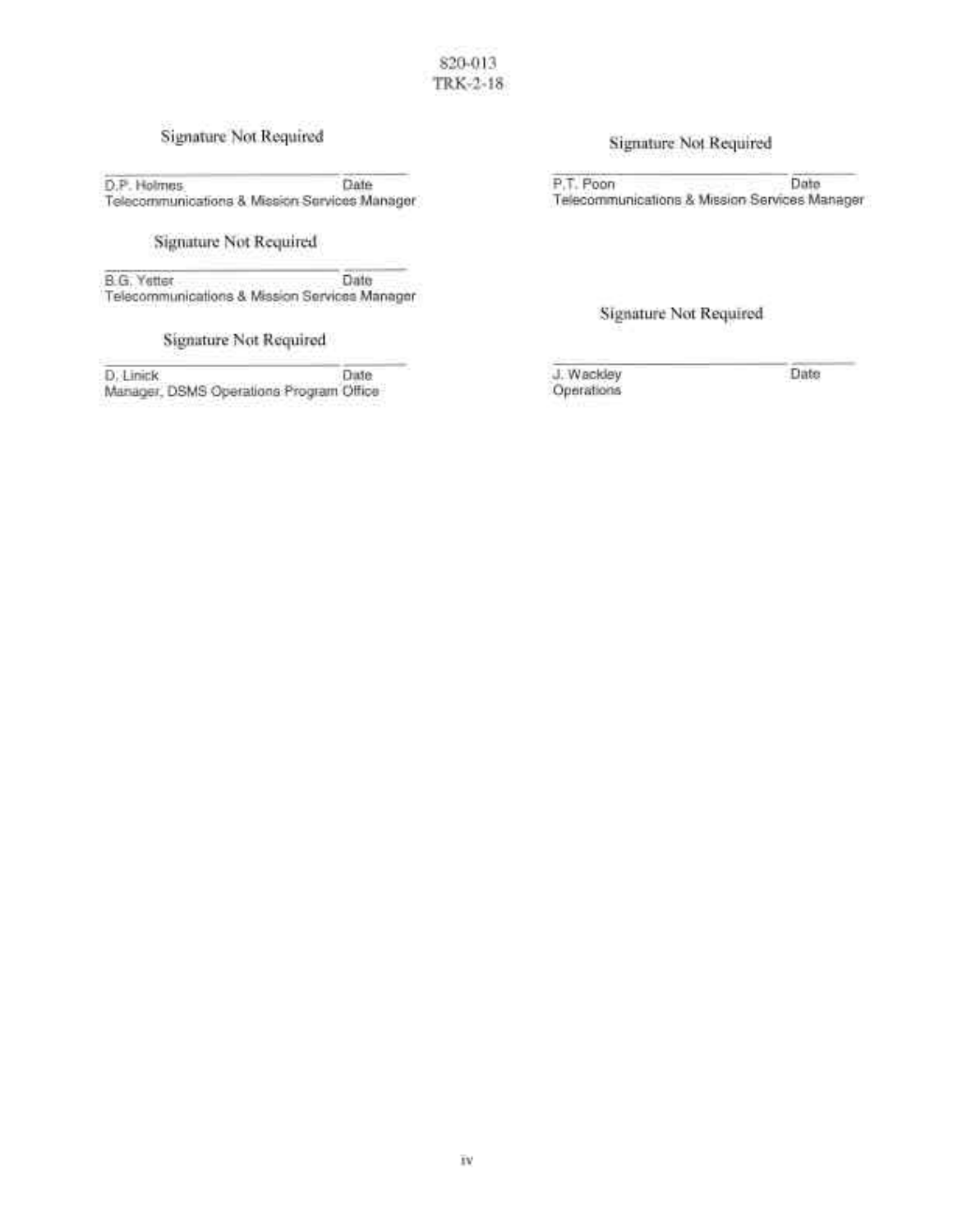# *Change Log*

|                 |                   | <b>Sections</b>       |                                                                                                                                                                                                                                         |
|-----------------|-------------------|-----------------------|-----------------------------------------------------------------------------------------------------------------------------------------------------------------------------------------------------------------------------------------|
| <b>Revision</b> | <b>Issue Date</b> | <b>Affected</b>       | <b>Change Summary</b>                                                                                                                                                                                                                   |
| Initial release | 06/15/1983        | All                   |                                                                                                                                                                                                                                         |
| Change 1        | 12/15/1998        | All                   | Reformatted. Contains revisions to match the<br>implementation. Uplink and downlink doppler phase<br>have been added. Provides Y2K clarification for the<br>use of two-digit year.                                                      |
| Change 2        | 01/15/1999        | 1.1.1,<br>Appendix A  | Adds missing text to clarify the calculation for<br>frequency bias.                                                                                                                                                                     |
| Change 3        | 06/15/2000        | 1.1.1,<br>Table 3-3b. | Deleted Table 3-3b, Item Number 10 values that are<br>not available and will not be provided.<br>Deleted Tables 3-6a and Table 3-6b.<br>Delete all "PRA" since it no longer exists.<br>Table 3-3b, items 9 and 10, delete DSN or GSTDN. |
|                 |                   |                       |                                                                                                                                                                                                                                         |
|                 |                   |                       |                                                                                                                                                                                                                                         |
|                 |                   |                       |                                                                                                                                                                                                                                         |
|                 |                   |                       |                                                                                                                                                                                                                                         |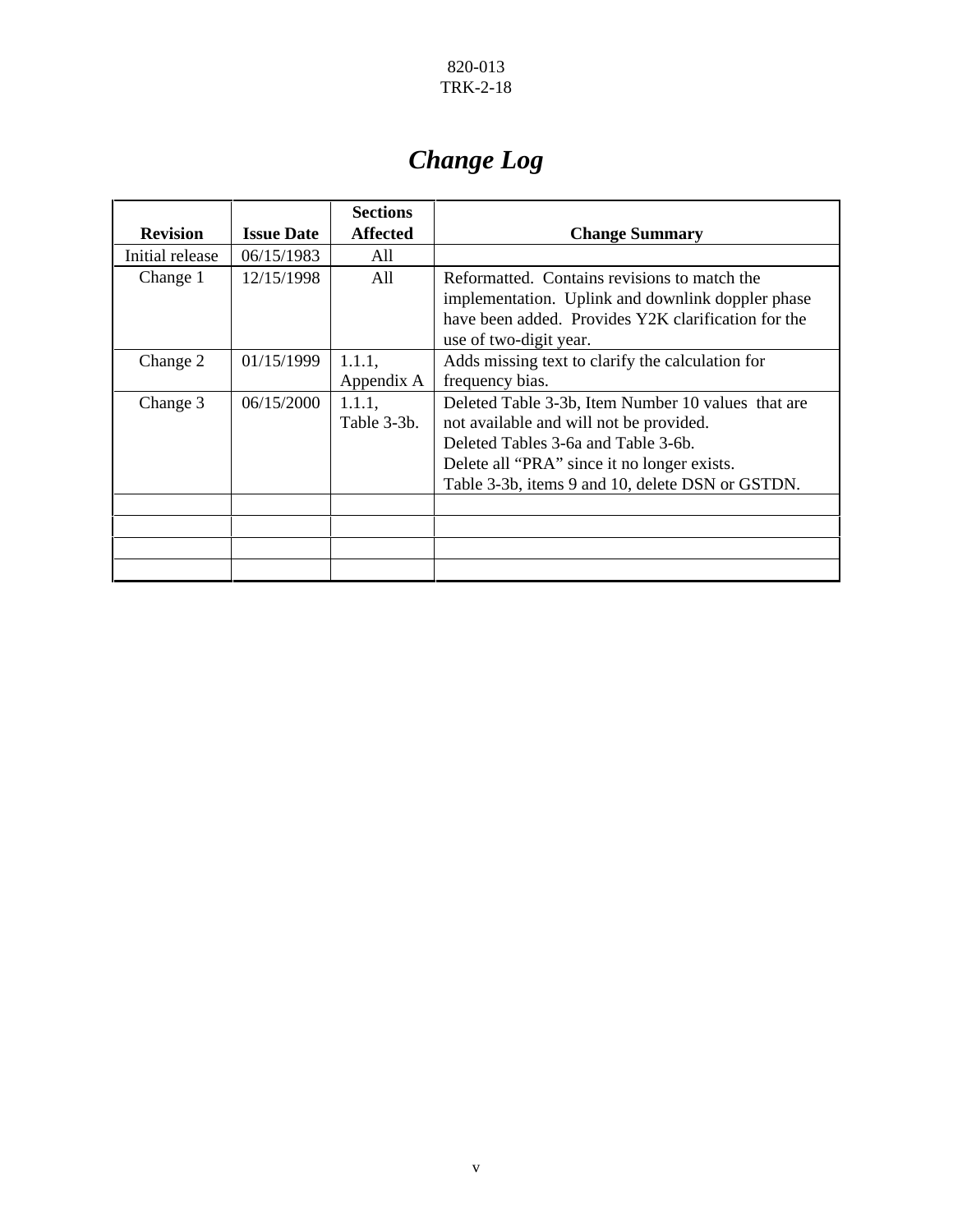This page is intentionally left blank.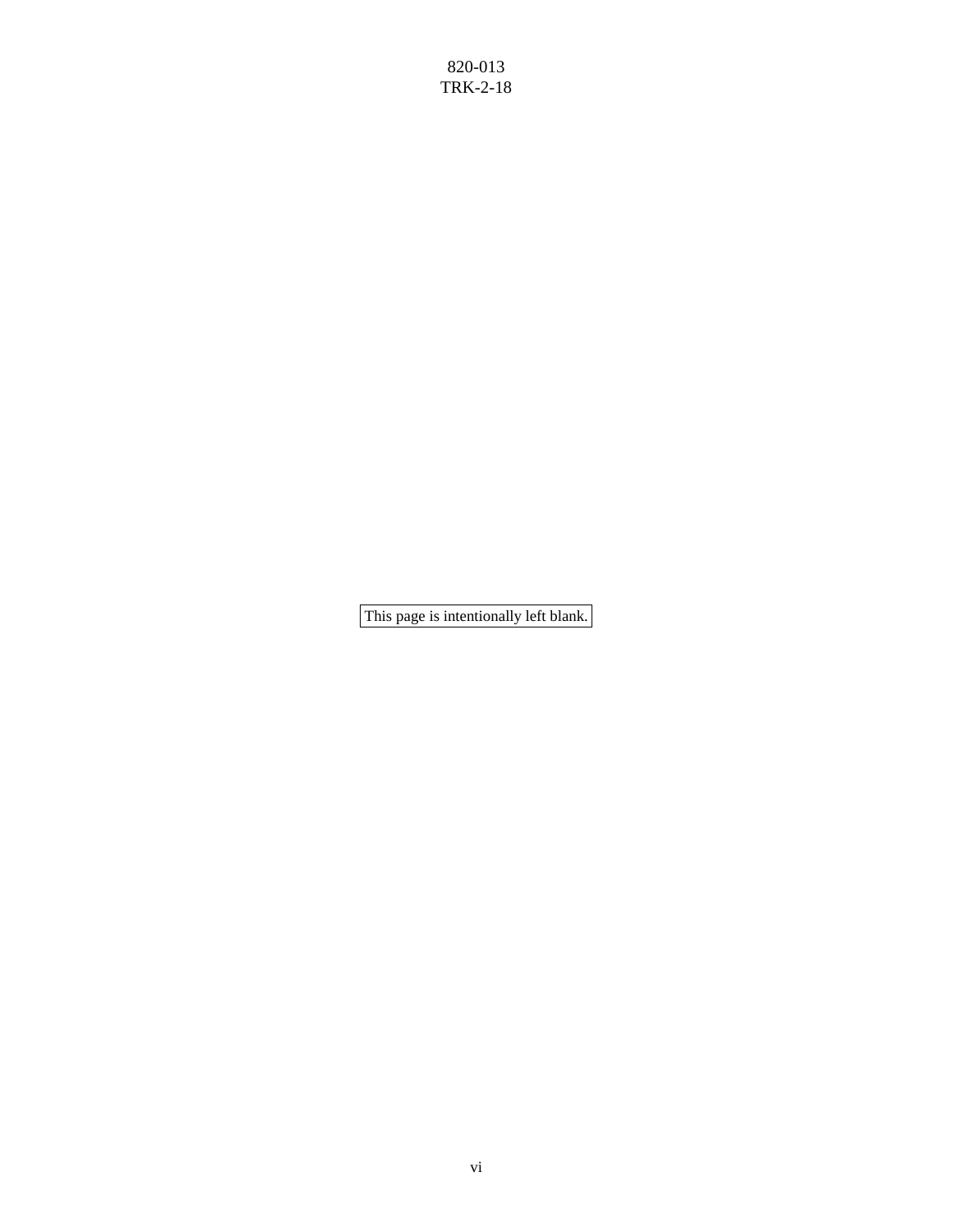# **Contents**

| <b>Section</b> |     | Page    |  |
|----------------|-----|---------|--|
| $\mathbf{1}$   |     |         |  |
|                | 1.1 |         |  |
|                | 1.2 |         |  |
|                | 1.3 |         |  |
|                | 1.4 |         |  |
| $\overline{2}$ |     |         |  |
| 3              |     | $3 - 1$ |  |
|                | 3.1 |         |  |
|                | 3.2 |         |  |
|                |     |         |  |

# Appendix

|--|--|

# Figures

# **Tables**

| Table | Page |
|-------|------|
|       |      |
|       |      |
|       |      |
|       |      |
|       |      |
|       |      |
|       |      |
|       |      |
|       |      |
|       |      |
|       |      |
|       |      |
|       |      |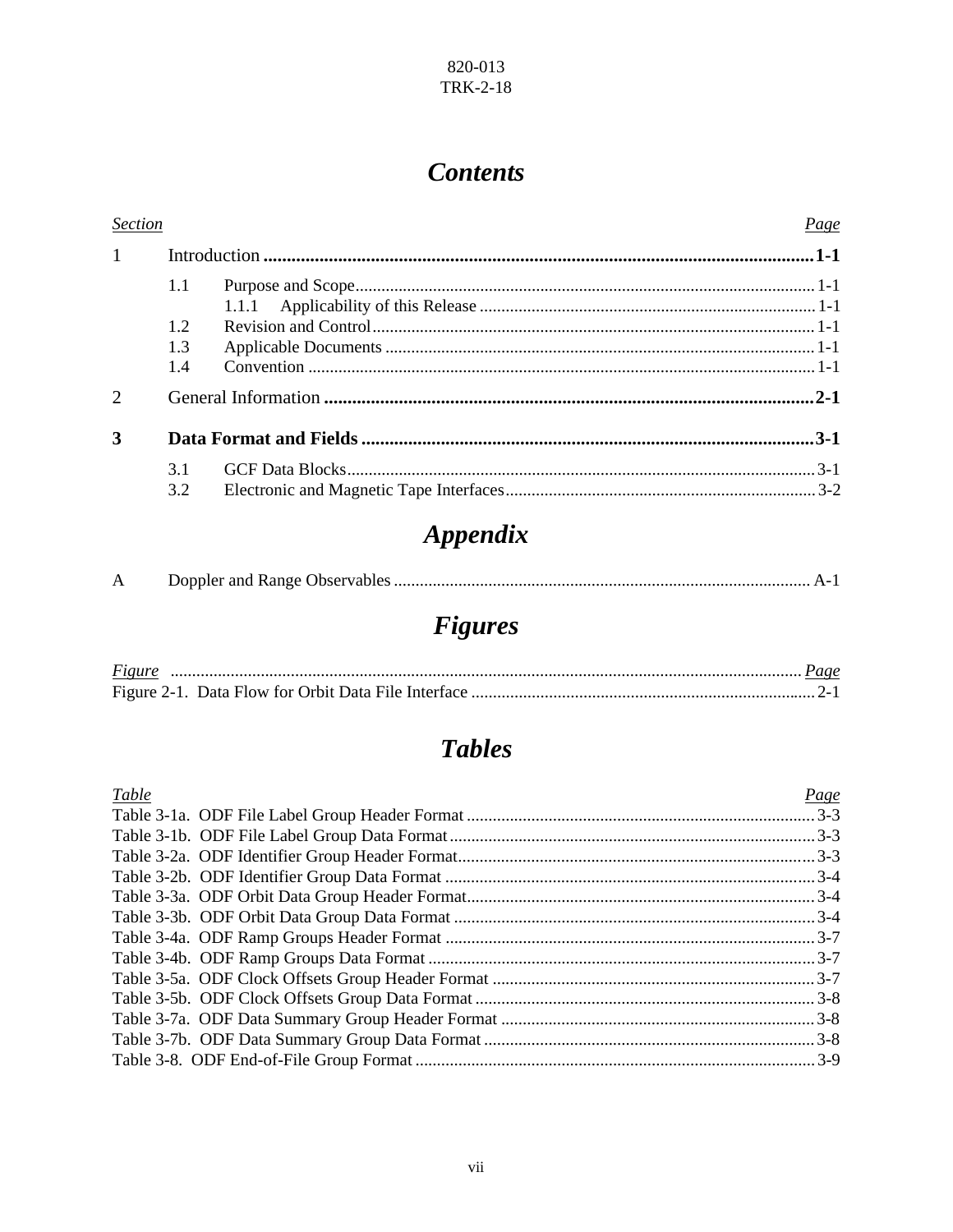This page left intentionally blank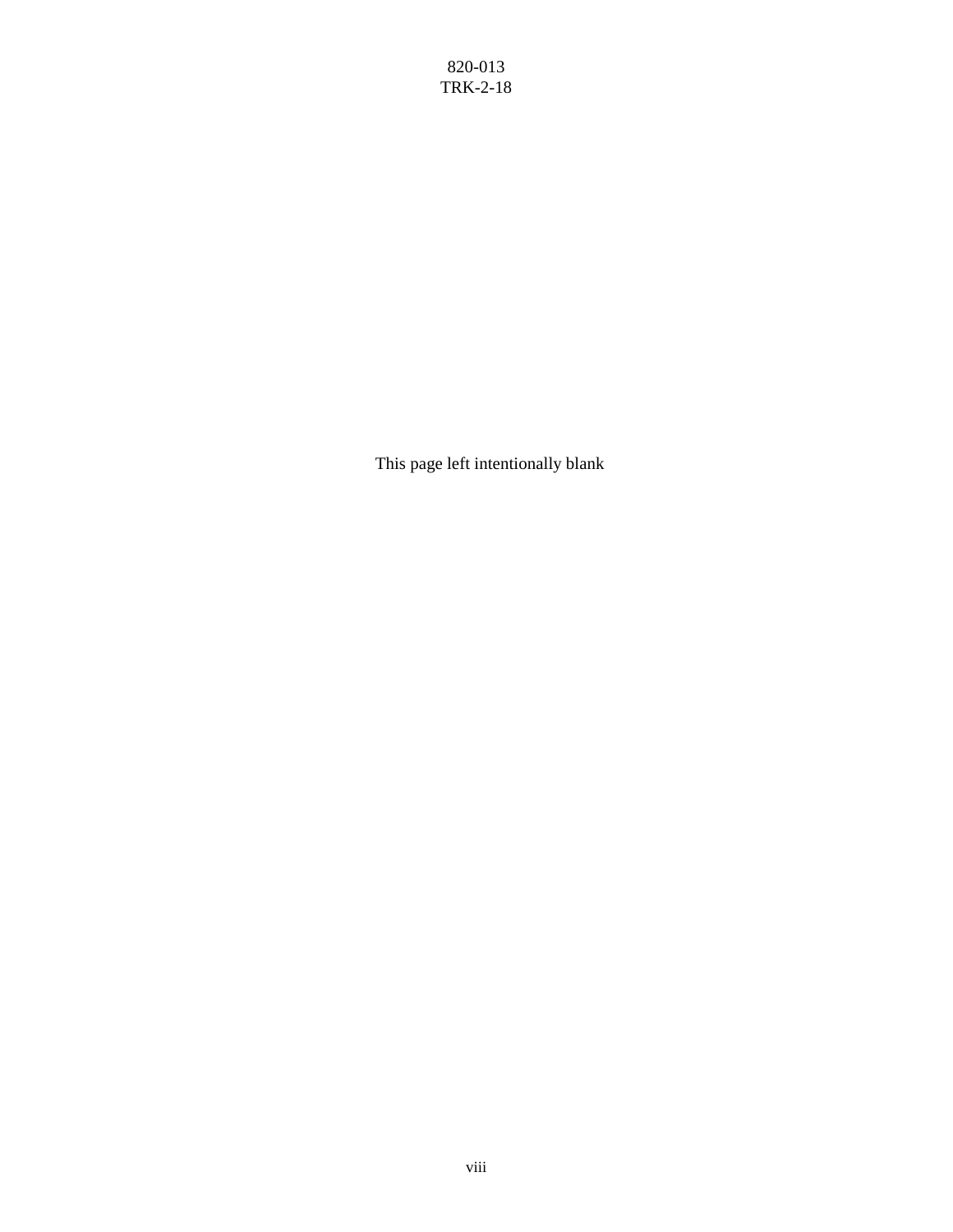# *Section 1 Introduction*

# *1.1 Purpose and Scope*

This module specifies the Orbit Data File (ODF) format of the radio metric data from the Deep Space Network (DSN). The contents and formats of the ODF data blocks/records generated by the DSN Multimission Navigation (MMNAV) Radio Metric Data Conditioning Team (RMDCT), and either transmitted electronically or provided on magnetic tape, are herein defined.

### *1.1.1 Applicability of this Release*

The 'Change 3' update to this module deletes items that are not available and will not be provided. Other updates to clean-up things that do not exist or are no longer applicable.

The 'Change 2' update to this module adds missing text to clarify the calculation for frequency bias in Appendix A.

The 'Change 1' module update corrects the interface specification to be consistent with revisions approved on 15 August 1996 by the Multimission Ground Support Office (MGSO), and implemented in the Radio Metric Data Conditioning (RMDC) software. Uplink and downlink Doppler phase data have been added to the ODF since the original DSN release.

# *1.2 Revision and Control*

Revisions or changes to information herein presented may be initiated in accordance with the procedures in Section 1 of this document.

## *1.3 Applicable Documents*

820-013 Deep Space Network System Requirements - Detailed Subsystem Interface Design

## *1.4 Convention*

The ODF File Label Record (Table 3-1b) specifies a 2-digit year in the File Createion Date (item number 18). This item has no application to processing any data in the file. However, it is constructed with the premise that values from 50 to 99 shall signify dates with respect to 1900, and values between 00 and 49 shall represent dates with respect 2000.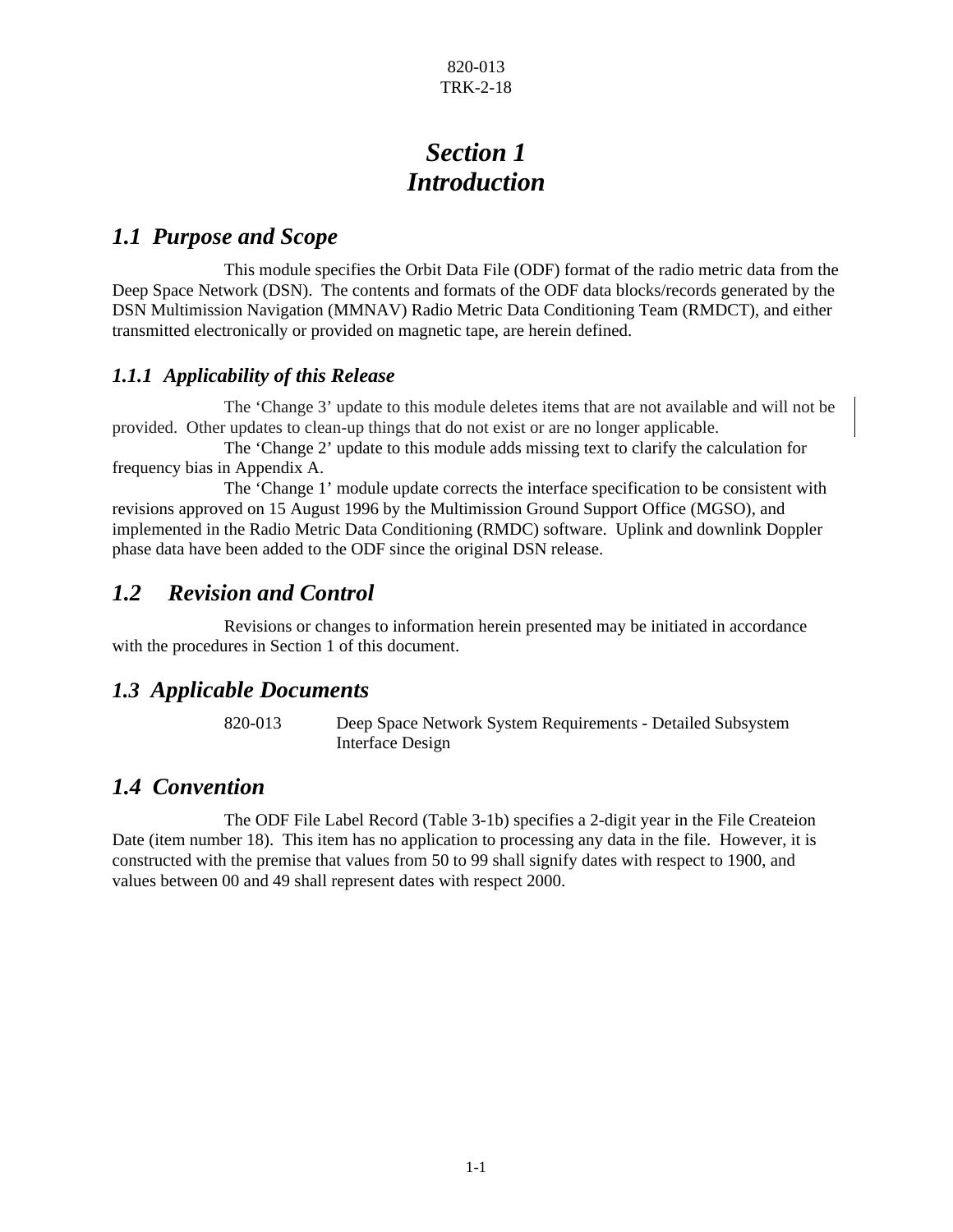This page left intentionally blank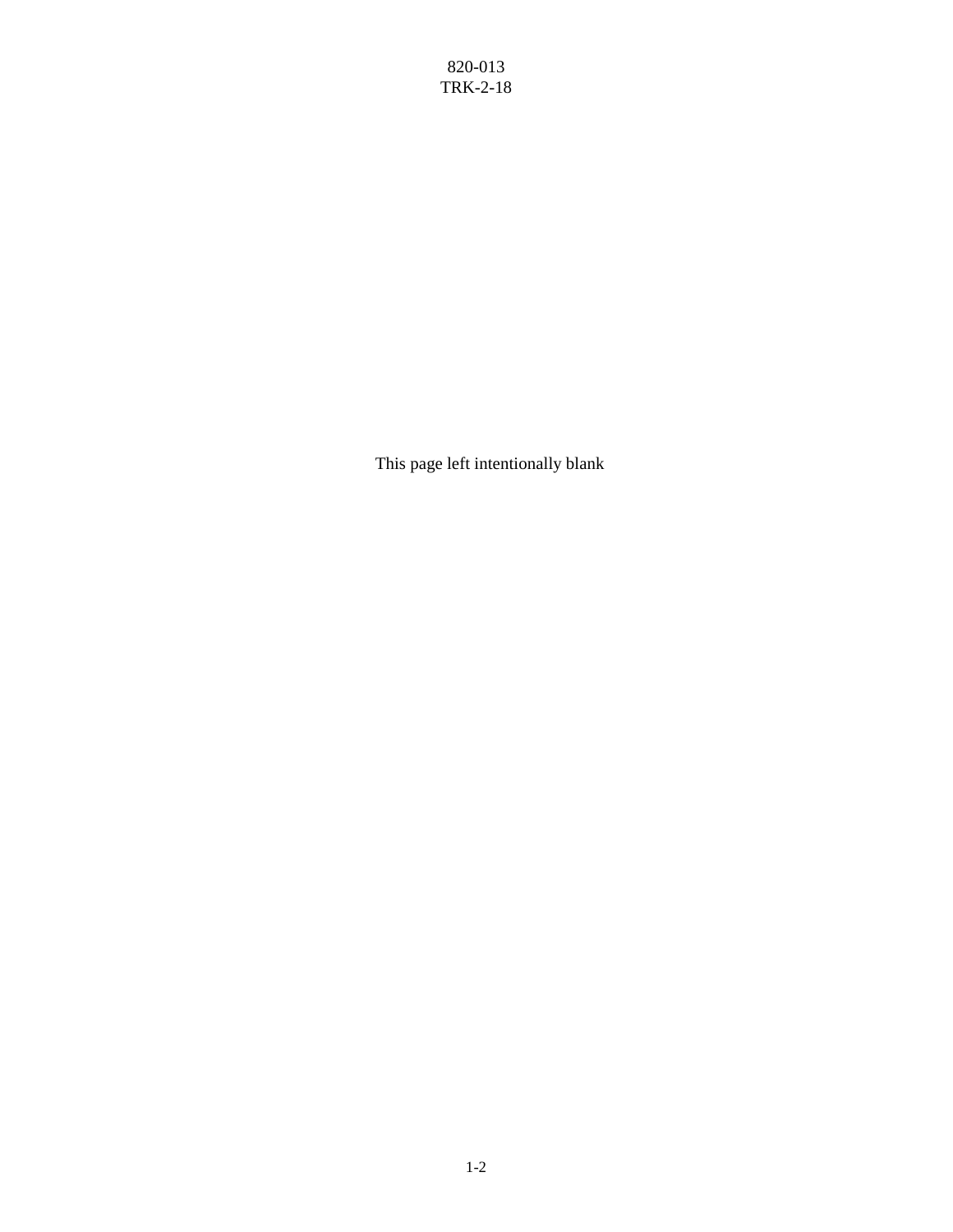# *Section 2 General Information*

The data will be stored by the RMDCT for transmission.

Figure 2-1 shows the data flow from the DSN Signal Processing Center (SPC) to the Project Operations Control Center (POCC) for the transmitted data, and for data provided electronically or on magnetic tape to JPL Projects.

When the ODFs are to be transmitted to a POCC, the Ground Communications Facility (GCF) is assumed to be transparent. The data shall be formatted into 1200-bit or 4800-bit data blocks and transmitted to the user via the Digital Communications Subsystem (GDC) of the GCF.



 **Figure 2-1. Data Flow for Orbit Data File Interface**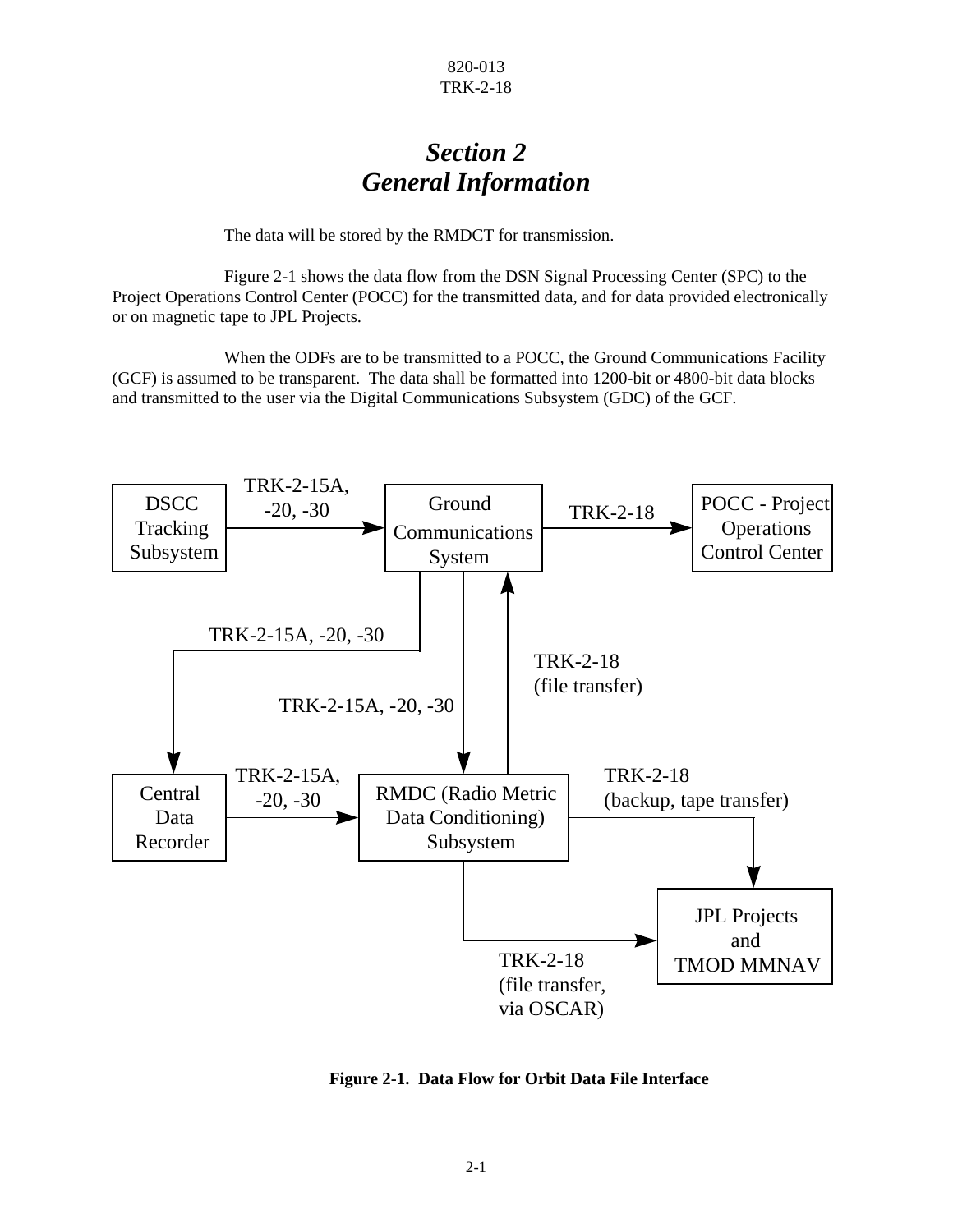This page intentionally left blank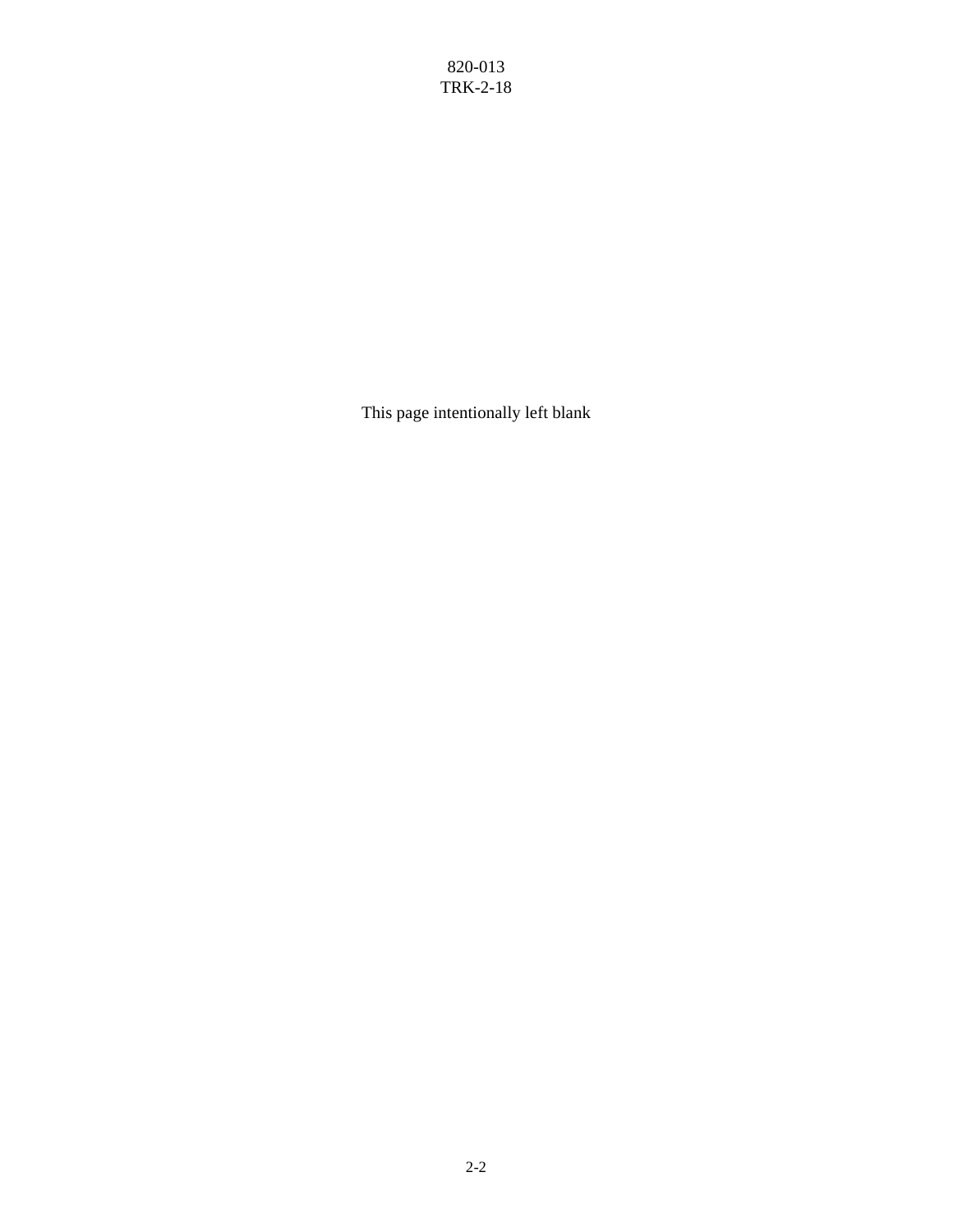# *Section 3 Data Format and Fields*

### *3.1 GCF Data Blocks*

The ODF data blocks are standard 1200-bit or 4800-bit data blocks which contain radio metric data that have been generated from the 820-13, TRK-2-15A, TRK-2-20, and TRK-2-30 formats. The first 120 bits of the block form the block header and provide information common to all data in the block. The Block Information Field (BIF) consists of 1032 bits for a 1200-bit block and contains three packets (each consisting of nine 32-bit words) described in Tables 3-1 through 3-8. The BIF for 4800-bit blocks consists of 4632 bits and contains 16 packets of data. The last 48 bits of the data block contain the GCF error detection and correction data, the Error Status Code (ESC), and the Error Polynomial Code (EPC). The ODF data blocks will be ordered by block header time and date. Detailed descriptions of the header, BIF, and block ending are provided in the following paragraphs:

#### WORD 1 THRU WORD 8, BIT 8

 Standard DSN Block Header as described in module OPS-6-8 of this document, with the following code assignments:

Source Code =  $AF_{16}$  (257<sub>8</sub> = DSN MMNAV)

UDT Code =  $15_{16} (025_8)$ 

DDT Code =  $14_{16} (024_8)$ 

WORD 8, BITS 9 THRU 16

Set to zeros

#### WORD 9 THRU WORD 72/WORD 297

BIF - ODF data with the following constraints:

- (1) Each complete ODF will span several blocks.
- (2) A complete ODF will consist of the following data presented in order of transmission:
	- a) File Label group one per ODF (Tables 3-la and 3-lb); required
	- b) Identifier group one per ODF (Tables 3-2a and 3-2b); required
	- c) Orbit Data group multiple records, time ordered (Tables 3-3a and 3-3b); required
	- d) Ramp groups one group for each DSS, multiple records, time ordered (Tables 3-4a and 3-4b); optional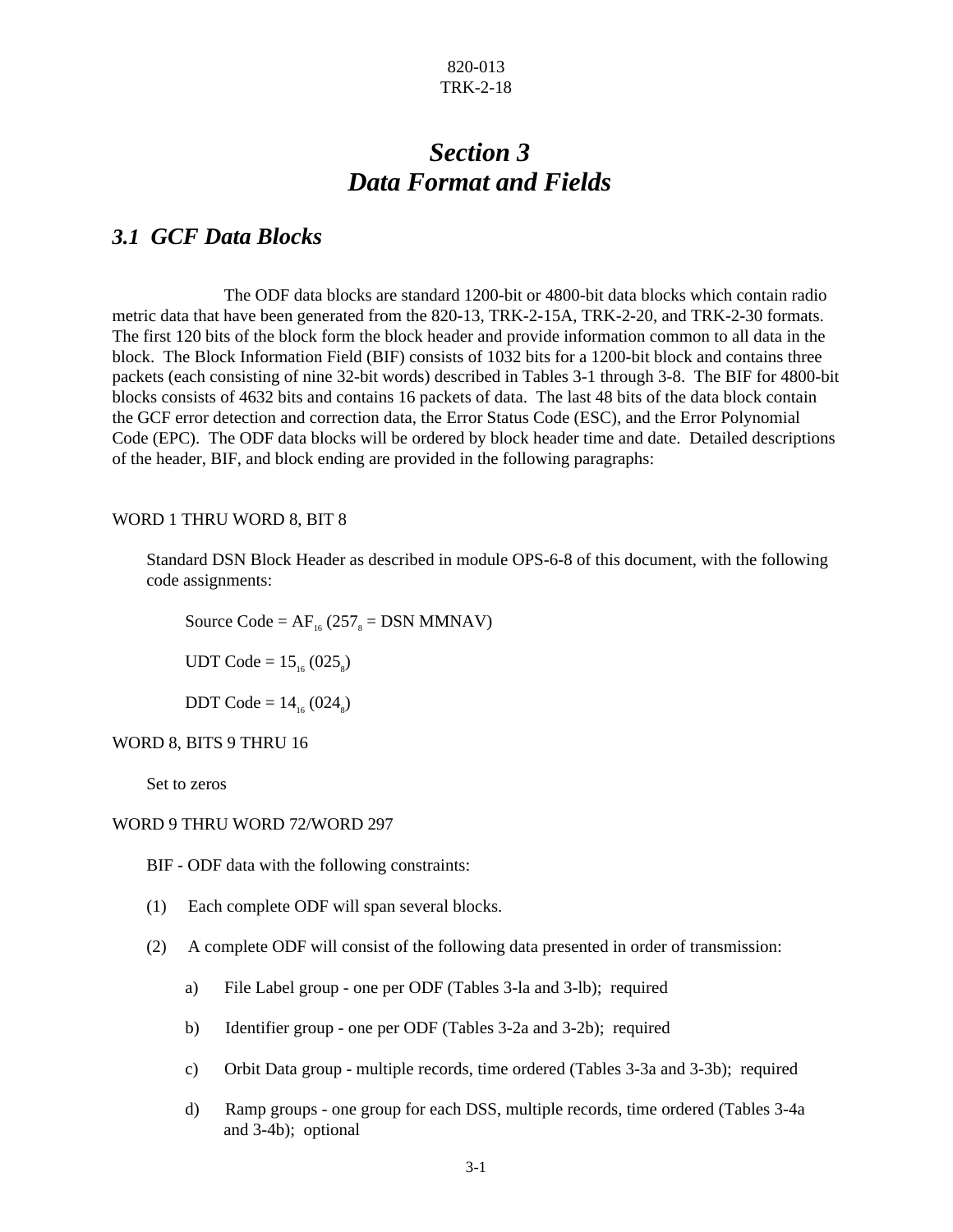e) Clock Offsets group - multiple records, time ordered (Tables 3-5a and 3-5b); optional

f) (Note. Tables 3-6a and 3-6b have been deleted.)

 g) Data Summary group - multiple records, ordered by station, band, and data type (Tables 3-7a and 3-7b); optional

- h) End-of-File group one per ODF (Table 3-8); required
- (3) Each ODF consists of the radio metric data for one spacecraft, zero or more quasars, and one or more stations.
- (4) Character data are 8-bit, ASCII-equivalent integer values.
- (5) Times, except as noted, are given as seconds past zero hours UTC of January 1, 1950.
- (6) For 1200-bit blocks, Words 63 through 72 always consist of filler bits (repetitive 1000). For 4800-bit blocks, Word 297 will always be filler. Unused portions of any BIF will be filler.
- (7) The ODF data words are 32 bits in length.
- (8) The 5th and 6th data words of an ODF packet/record are always zero (0) for a group header record, and are always non-zero for a data record.
- (9) The parameter field pack format conventions used herein are as follows:

 $Ix = unsigned integer, x bits in length$  $Sx = signed integer, x bits in length, two's complement$ 

- (10) Most data parameters will be provided as binary integers; two's complement will be used for all fields that may have negative values.
- (11) Single-bit status parameters will be set to one (1) for no, bad, off, out of tolerance, etc.; and will be set to zero (0) for yes, good, on, in tolerance, etc.

### WORD 73 THRU WORD 75/WORD 298 THRU WORD 300

Standard DSN block ending as described in module OPS-6-8 of this document.

## *3.2 Electronic and Magnetic Tape Interfaces*

The ODF data are provided in disk files or on unlabeled, 9-track, 1600-bits/inch magnetic tapes. Each ODF block (or physical record) consists of 2016 32-bit words, for a total length of 64512 bits. Each ODF block contains 224 9-word (288-bit) logical records. These records are described in Tables 3-1 through 3-8.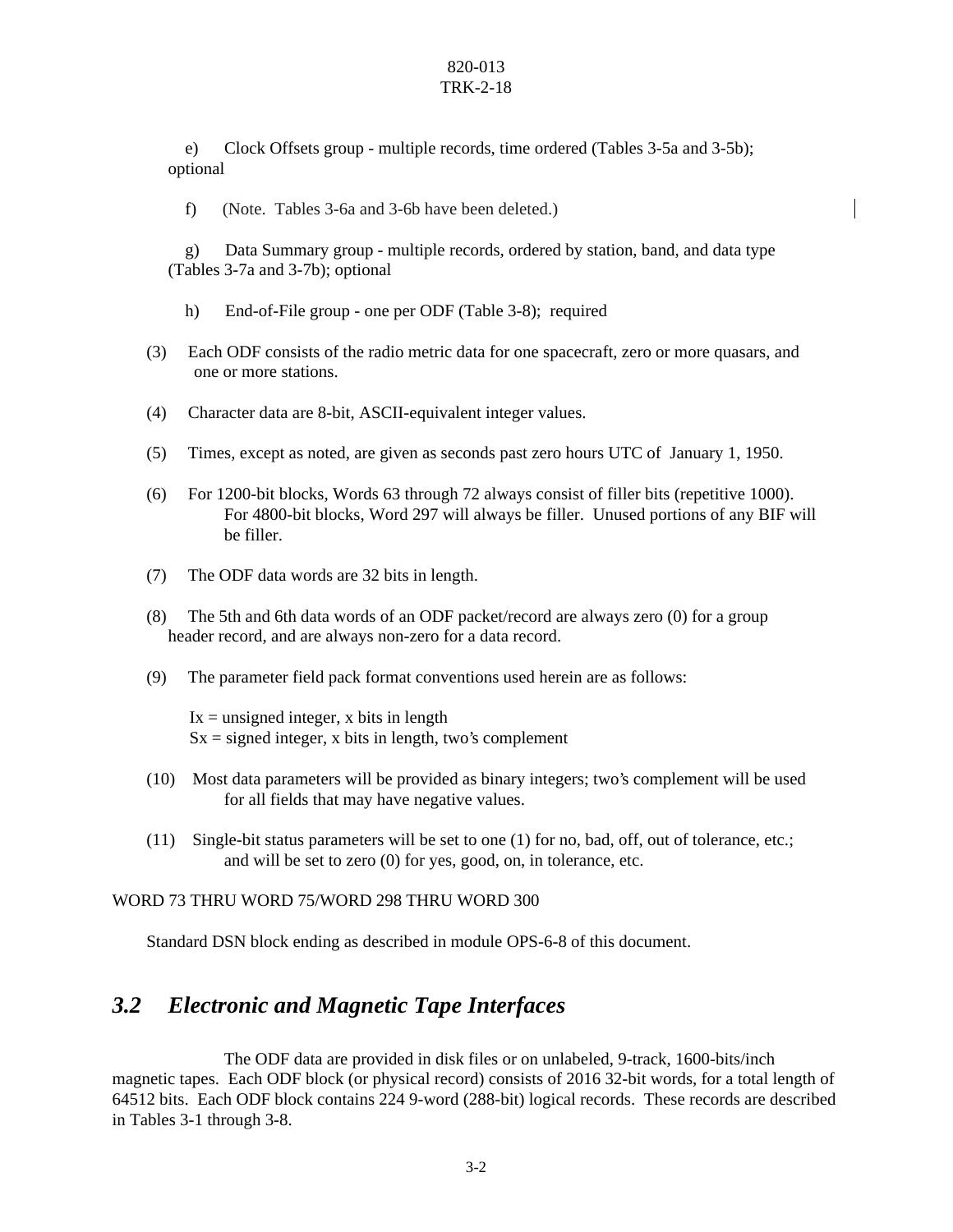| Item          | Pack   | Data  |                                          |  |
|---------------|--------|-------|------------------------------------------|--|
| <b>Number</b> | Format | Word  | <b>Description</b>                       |  |
|               | S32    |       | Primary $Key = 101$                      |  |
|               | I32    |       | Secondary Key = $0$                      |  |
|               | I32    |       | Logical Record Length (in packets) $= 1$ |  |
|               | I32    |       | Group Start Packet Number $(= 0)$        |  |
| $5-9$         | 5*I32  | $5-9$ |                                          |  |

### **Table 3-1a. ODF File Label Group Header Format**

### **Table 3-1b. ODF File Label Group Data Format**

| <b>Item</b>   | Pack       | Data  |                                                      |
|---------------|------------|-------|------------------------------------------------------|
| <b>Number</b> | Format     | Word  | <b>Description</b>                                   |
| $1 - 8$       | $8*18$     | $1-2$ | System ID - 8 ASCII "Characters" (e.g., "AXP2300")   |
| $9-16$        | $8*18$     | $3-4$ | Program ID - 8 ASCII "Characters" (e.g., "ODE V2.0") |
| 17            | <b>I32</b> | 5     | Spacecraft ID Number                                 |
| 18            | <b>I32</b> | 6     | File Creation Date (YYMMDD)                          |
| 19            | I32        | 7     | File Creation Time (hhmmss)                          |
| 20            | I32        | 8     | File Reference Date (YYYYMMDD)*                      |
| 21            | I32        | 9     | File Reference Time (HHMMSS)*                        |

\* Currently the ODF data timetags are referenced to EME50. Hence, these two items are set to 19500101 (date) and 000000 (time) respectively. Older ODFs which have file reference date and time both equal to zero will be assumed to be EME50.

| <b>Item</b>   | Pack   | Data  |                                          |  |
|---------------|--------|-------|------------------------------------------|--|
| <b>Number</b> | Format | Word  | <b>Description</b>                       |  |
|               | S32    |       | Primary Key = $107$                      |  |
|               | I32    |       | Secondary Key = $0$                      |  |
|               | I32    |       | Logical Record Length (in packets) = $1$ |  |
|               | I32    |       | Group Start Packet Number $(= 2)$        |  |
| $5-9$         | 5* I32 | $5-9$ |                                          |  |

| Table 3-2a. ODF Identifier Group Header Format |  |  |  |
|------------------------------------------------|--|--|--|
|                                                |  |  |  |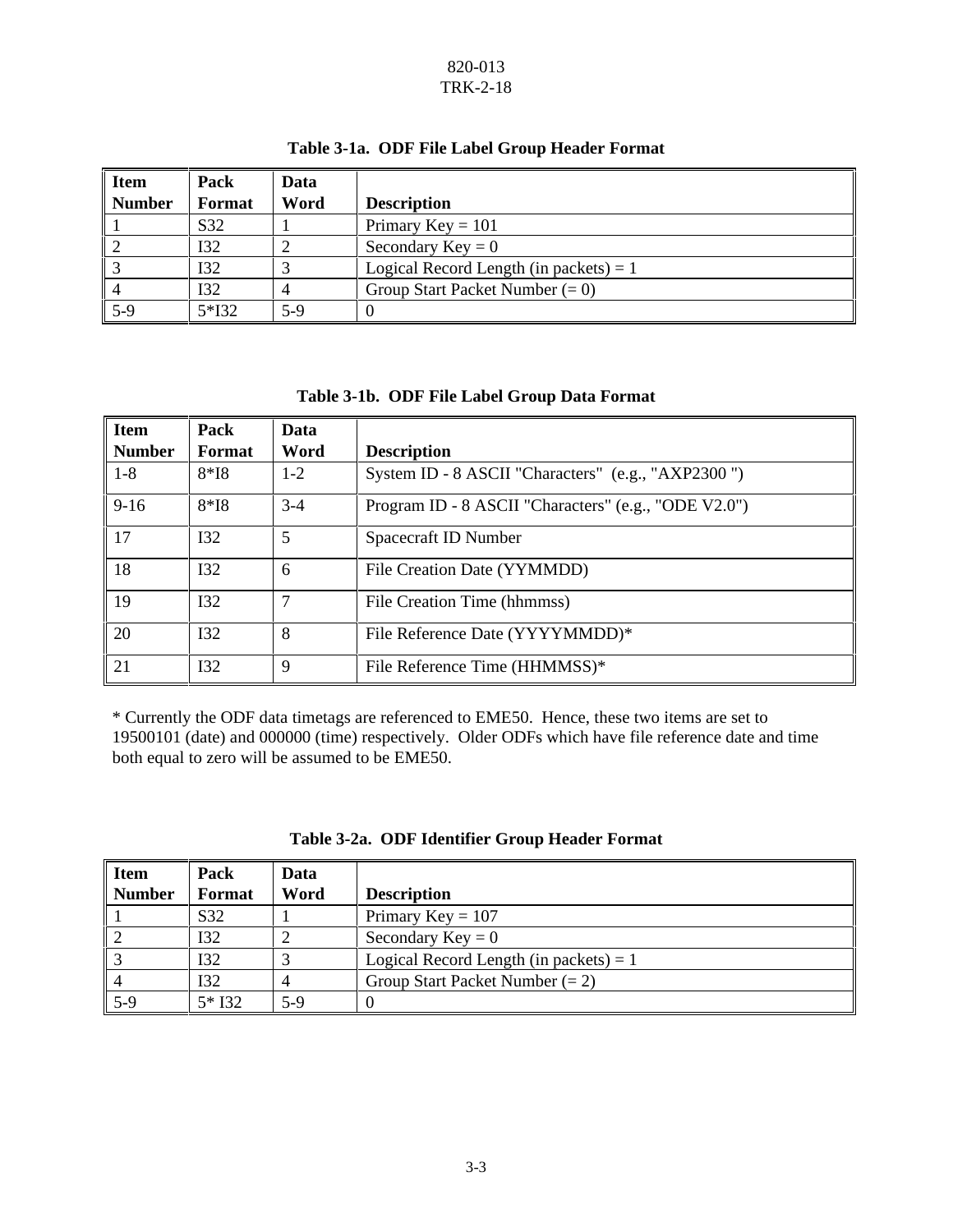| <b>Item</b> | Pack    | Data    |                                                |
|-------------|---------|---------|------------------------------------------------|
| Number      | Format  | Word    | <b>Description</b>                             |
| $1 - 8$     | $8*18$  | $1 - 2$ | "TIMETAG" - 8 ASCII "Characters"               |
| $9-16$      | $8*18$  | $3-4$   | "OBSRVBL" - 8 ASCII "Characters"               |
| $17-36$     | $20*18$ | $5-9$   | "FREQ, ANCILLARY-DATA" - 20 ASCII "Characters" |

### **Table 3-2b. ODF Identifier Group Data Format**

## **Table 3-3a. ODF Orbit Data Group Header Format**

| <b>Item</b>   | Pack       | Data  |                                          |
|---------------|------------|-------|------------------------------------------|
| <b>Number</b> | Format     | Word  | <b>Description</b>                       |
|               | S32        |       | Primary Key = $109$                      |
|               | I32        |       | Secondary Key = $0$                      |
|               | I32        |       | Logical Record Length (in packets) $= 1$ |
|               | <b>I32</b> |       | Group Start Packet Number $(= 4)$        |
| 5-9           | $5*132$    | $5-9$ |                                          |

### **Table 3-3b. ODF Orbit Data Group Data Format**

| <b>Item</b>    | Pack   | Data           | Data Units |                                                                                                        |
|----------------|--------|----------------|------------|--------------------------------------------------------------------------------------------------------|
| <b>Number</b>  | Format | Word           |            | <b>Parameters Description</b>                                                                          |
|                | I32    | 1              | sec        | Record Time Tag, integer part                                                                          |
| $\overline{2}$ | 110    | $\overline{2}$ | msec       | Record Time Tag, fractional part                                                                       |
| 3              | I22    |                | nsec       | [Primary] Receiving Station Downlink Delay                                                             |
| 4              | S32    | 3              | $\ast$     | Observable, integer part                                                                               |
| 5              | S32    | $\overline{4}$ | $\ast$     | Observable, fractional part $(10^9)$                                                                   |
| 6              | I3     | 5              | n/a        | Format $ID = 2$                                                                                        |
| $\overline{7}$ | I7     |                | n/a        | [Primary] Receiving Station ID Number                                                                  |
| 8              | I7     |                | n/a        | Transmitting Station ID Number (0 if quasar VLBI,<br>1-way [Doppler, phase, or range], or angles data) |
| 9              | I2     |                | n/a        | <b>Network ID for Transmitting Station:</b><br>$0 =$ DSN, Block V Exciter                              |
|                |        |                |            | $1 =$ Other                                                                                            |
|                |        |                |            | $2 = OTS$                                                                                              |
|                |        |                |            | $3 = NSP$                                                                                              |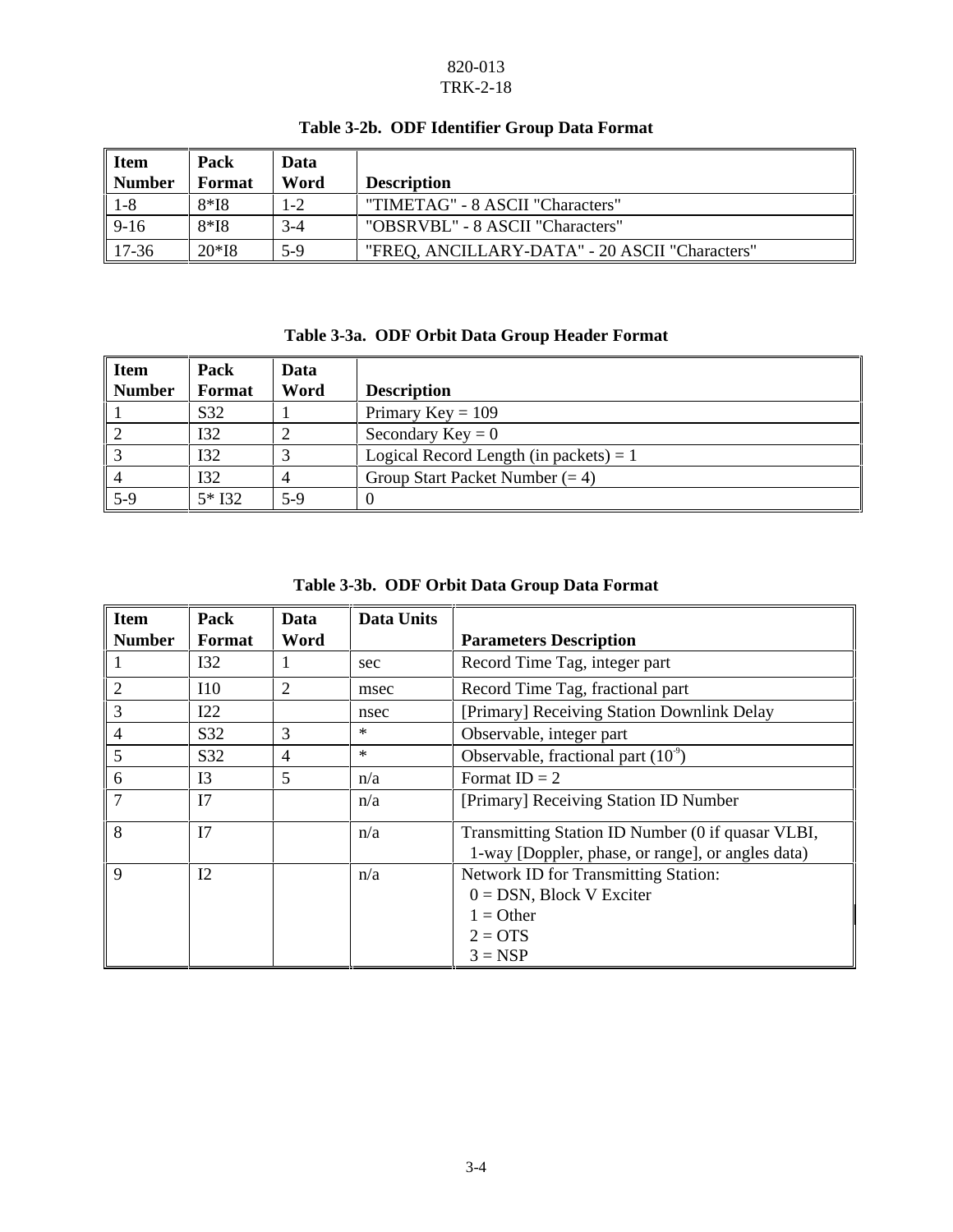820-013 TRK-2-18

| <b>Item</b>   | Pack           | Data | <b>Data Units</b> |                                                                  |
|---------------|----------------|------|-------------------|------------------------------------------------------------------|
| <b>Number</b> | Format         | Word |                   | <b>Parameters Description</b>                                    |
| 10            | I <sub>6</sub> |      | n/a               | Data Type ID:                                                    |
|               |                |      |                   | $01$ = Narrowband spacecraft VLBI, Doppler mode;                 |
|               |                |      |                   | cycles                                                           |
|               |                |      |                   | $02$ = Narrowband spacecraft VLBI, phase mode;                   |
|               |                |      |                   | cycles                                                           |
|               |                |      |                   | $03$ = Narrowband quasar VLBI, Doppler mode;                     |
|               |                |      |                   | cycles                                                           |
|               |                |      |                   | 04 = Narrowband quasar VLBI, phase mode; cycles                  |
|               |                |      |                   | $05$ = Wideband spacecraft VLBI; nanoseconds                     |
|               |                |      |                   | $06 =$ Wideband quasar VLBI; nanoseconds                         |
|               |                |      |                   | $11 = 1$ -Way Doppler; Hertz                                     |
|               |                |      |                   | $12 = 2$ -Way Doppler; Hertz                                     |
|               |                |      |                   | $13 = 3$ -Way Doppler; Hertz                                     |
|               |                |      |                   | $36 = NSP$ Pseudo-Noise Range; range                             |
|               |                |      |                   | units                                                            |
|               |                |      |                   | $37 =$ DSN SRA or NSP Sequential Range; range                    |
|               |                |      |                   | units                                                            |
|               |                |      |                   | $41$ = RE Range; nanoseconds                                     |
|               |                |      |                   | $51 =$ Azimuth Angle; degrees                                    |
|               |                |      |                   | $52$ = Elevation Angle; degrees                                  |
|               |                |      |                   | $53$ = Hour Angle; degrees                                       |
|               |                |      |                   | $54 =$ Declination Angle; degrees                                |
|               |                |      |                   | $55 = X$ Angle (where +X is East); degrees                       |
|               |                |      |                   | $56 = Y$ Angle (where +X is East); degrees                       |
|               |                |      |                   | $57 = X$ Angle (where +X is South); degrees                      |
|               |                |      |                   | $58 = Y$ Angle (where +X is South); degrees                      |
| 11            | I2             |      | n/a               | Downlink Band ID (Receiving Station):                            |
|               |                |      |                   | $0 =$ not applicable if angle data,                              |
|               |                |      |                   | $=$ Ku-Band otherwise                                            |
|               |                |      |                   | $1 = S-Band$                                                     |
|               |                |      |                   | $2 = X-B$ and                                                    |
|               |                |      |                   | $3 = Ka-Band$                                                    |
| 12            | I2             |      | n/a               | <b>Uplink Band ID (Transmitting Station):</b>                    |
|               |                |      |                   | $0 =$ not applicable if angle or 1-way data,                     |
|               |                |      |                   | $=$ Ku-Band otherwise                                            |
|               |                |      |                   | $1 = S-Band$                                                     |
|               |                |      |                   | $2 = X-B$ and                                                    |
|               |                |      |                   | $3 = Ka-Band$                                                    |
| 13            | I2             |      | n/a               | Exciter Band ID (Receiving Station):                             |
|               |                |      |                   | $0 =$ not applicable if angle data,                              |
|               |                |      |                   | $=$ Ku-Band otherwise                                            |
|               |                |      |                   | $1 = S-Band$                                                     |
|               |                |      |                   | $2 = X-B$ and                                                    |
|               |                |      |                   | $3 = Ka-Band$                                                    |
| 14            | I <sub>1</sub> |      | n/a               | Data Validity Indicator ( $0 = \text{good}$ , $1 = \text{bad}$ ) |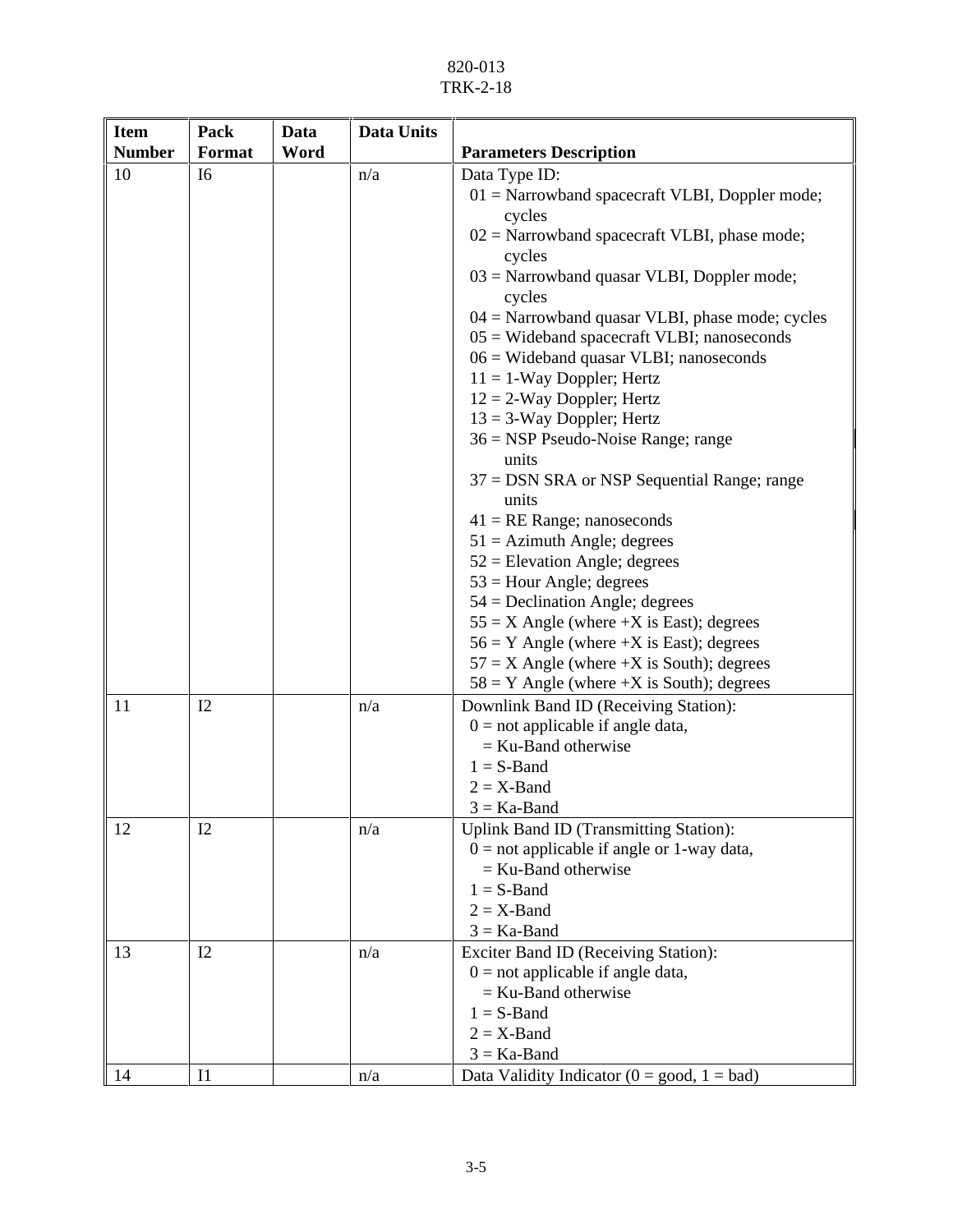820-013 TRK-2-18

| <b>Item</b>   | Pack            | Data    | <b>Data Units</b> |                                                                                                   |
|---------------|-----------------|---------|-------------------|---------------------------------------------------------------------------------------------------|
| <b>Number</b> | Format          | Word    |                   | <b>Parameters Description</b>                                                                     |
| 15            | I7              | $6 - 7$ | n/a               | 2nd Receiving Station ID Number if VLBI data;                                                     |
|               |                 |         | n/a               | Lowest (Last) Component if DSN SRA or NSP                                                         |
|               |                 |         |                   | Sequential range data;                                                                            |
|               |                 |         | sec               | Integer Seconds of Observable if RE range data;                                                   |
|               |                 |         | n/a               | Channel Number if Doppler or phase data;                                                          |
|               |                 |         | n/a               | 0 otherwise                                                                                       |
| 16            | <b>I10</b>      |         | n/a               | Quasar ID if VLBI quasar data;                                                                    |
|               |                 |         | n/a               | Spacecraft ID otherwise                                                                           |
| 17            | I <sub>1</sub>  |         | n/a               | Modulus indicator if wideband VLBI data;                                                          |
|               |                 |         | n/a               | Phase Point indicator if narrowband VLBI data;                                                    |
|               |                 |         | n/a               | Receiver/Exciter independent flag if Doppler, phase,                                              |
|               |                 |         |                   | or range data ( $0 = no$ , $1 = yes$ );                                                           |
|               |                 |         | n/a               | 0 otherwise                                                                                       |
| 18            | $I22**$         |         | mHz               | Reference Frequency, H/P (0 if angles or phase                                                    |
|               |                 |         |                   | data)***                                                                                          |
| 19            | $I24**$         |         | mHz               | Reference Frequency, L/P (0 if angles or phase                                                    |
|               |                 |         |                   | data)***                                                                                          |
| 20            | S <sub>20</sub> | $8-9$   | n/a               | (Phase Calibration Flag minus 1) times 100000, plus                                               |
|               |                 |         |                   | Channel ID times 10000 if narrowband VLBI data;                                                   |
|               |                 |         | $10-1$ nsec       | (Channel Sampling Flag minus 1) times 100000, plus                                                |
|               |                 |         |                   | Mode ID times 10000, plus Modulus H/P if wide-                                                    |
|               |                 |         |                   | band VLBI data;                                                                                   |
|               |                 |         | mdeg              | Train Axis Angle if OTS Doppler data;                                                             |
|               |                 |         | sec               | Uplink Ranging Transmitter Coder In-Phase Time                                                    |
|               |                 |         |                   | Offset from Sample Timetag if SRA range data;                                                     |
|               |                 |         | $10^{12}$ cycles  | Teracycles of observable it Total-Count Phase data;                                               |
|               |                 |         | n/a               | 0 otherwise                                                                                       |
| 21            | I22             |         | $10-7$ nsec       | Modulus L/P if wideband VLBI data;                                                                |
|               |                 |         | $0.01$ sec        | Compression Time if Doppler, phase, or narrowband                                                 |
|               |                 |         |                   | VLBI data;                                                                                        |
|               |                 |         | sec               | Highest (First) Component times 100000, plus                                                      |
|               |                 |         |                   | Downlink Ranging Transmitter Coder In-Phase Time<br>Offset from Sample Timetag if SRA range data; |
|               |                 |         |                   | 0 otherwise                                                                                       |
| 22            | I22             |         | n/a               | 2nd Receiving Station Downlink Delay if VLBI data;                                                |
|               |                 |         | nsec<br>nsec      | Transmitting Station Uplink Delay if Doppler, phase,                                              |
|               |                 |         |                   | or range data;                                                                                    |
|               |                 |         | n/a               | 0 otherwise                                                                                       |
|               |                 |         |                   |                                                                                                   |

\* Units are specified by item 10 (Data Type ID)<br>\*\*  $\Delta$  ctually 146 but may be split as necessary for

\*\* Actually I46, but may be split as necessary for specific computers<br>\*\*\* Transponder frequency if 1-way Doppler or phase: 0 (zero) if NSP

Transponder frequency if 1-way Doppler or phase; 0 (zero) if NSP (Network ID = 3) and not 1-way; receiver frequency if ramped and not 1-way; transmitter frequency otherwise.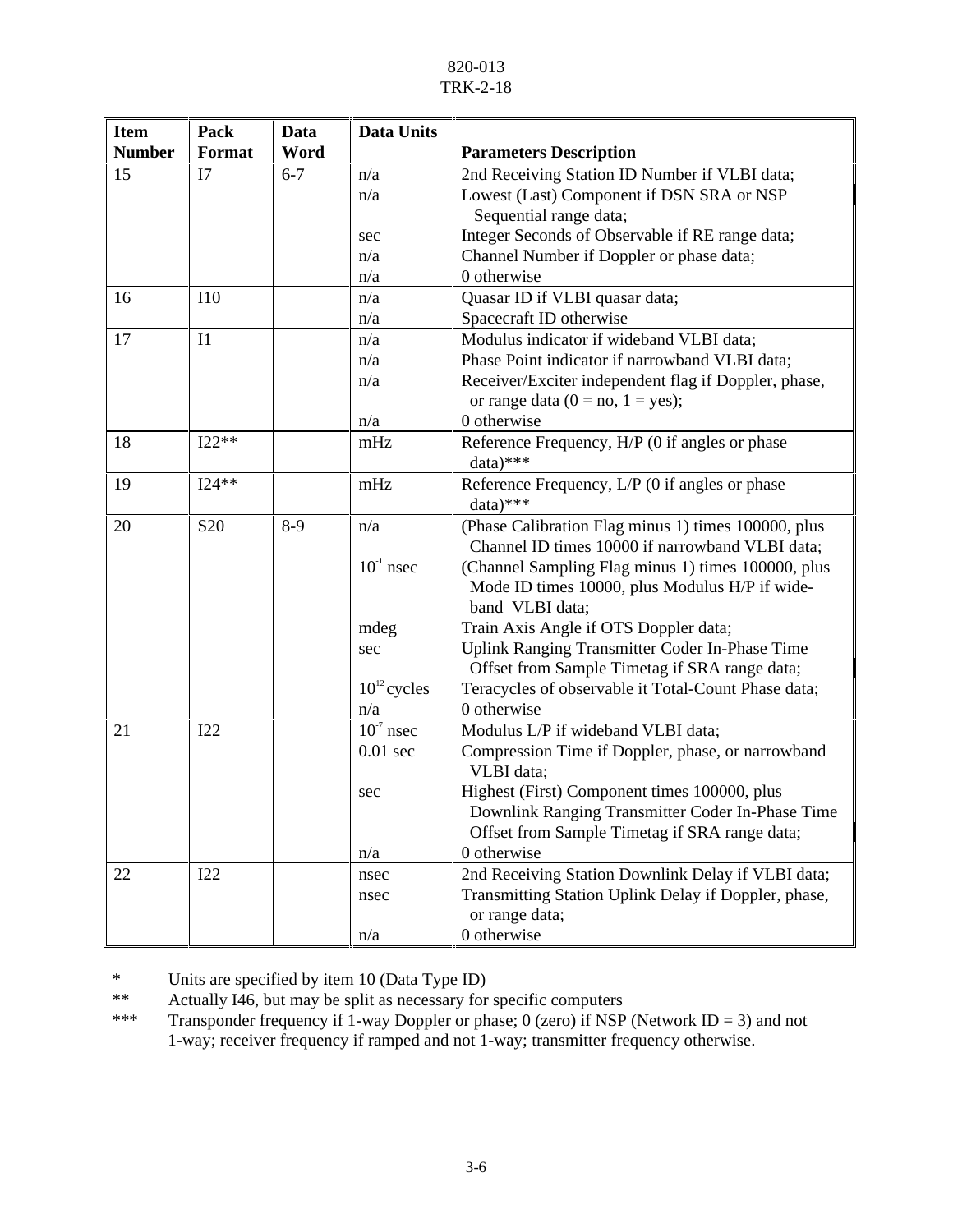| <b>Item</b>   | Pack   | Data  |                                          |
|---------------|--------|-------|------------------------------------------|
| <b>Number</b> | Format | Word  | <b>Description</b>                       |
|               | S32    |       | Primary Key = $2030$                     |
|               | I32    |       | Secondary $Key = Station ID Number$      |
|               | I32    |       | Logical Record Length (in packets) $= 1$ |
|               | I32    |       | <b>Group Start Packet Number</b>         |
| $5-9$         | 5*I32  | $5-9$ |                                          |

### **Table 3-4a. ODF Ramp Groups Header Format**

### **Table 3-4b. ODF Ramp Groups Data Format**

| <b>Item</b>   | Pack       | Data |                                                                    |
|---------------|------------|------|--------------------------------------------------------------------|
| <b>Number</b> | Format     | Word | <b>Description</b>                                                 |
|               | I32        |      | Ramp Start Time, integer part                                      |
| 2             | I32        | 2    | Ramp Start Time, fractional part $(10^9)$                          |
| 3             | S32        | 3    | Ramp Rate, integer part (two's complement)                         |
| 4             | S32        | 4    | Ramp Rate, fractional part (two's complement, $10^9$ )             |
|               | I22        | 5    | Ramp Start Frequency, integer GHz *                                |
| 6             | <b>I10</b> |      | Transmitting/Receiving Station ID Number                           |
|               | I32        | 6    | Ramp Start Frequency, integer part cont. (modulo 10 <sup>°</sup> ) |
| 8             | I32        |      | Ramp Start Frequency, fractional part (10 <sup>°</sup> )           |
| 9             | I32        | 8    | Ramp End Time, integer part                                        |
| 10            | I32        | 9    | Ramp End Time, fractional part $(10^9)$                            |

\* If non-zero, ramp start frequency and ramp rate are at sky level

|  | Table 3-5a. ODF Clock Offsets Group Header Format |  |  |  |  |  |  |
|--|---------------------------------------------------|--|--|--|--|--|--|
|--|---------------------------------------------------|--|--|--|--|--|--|

| Item          | Pack   | Data  |                                          |
|---------------|--------|-------|------------------------------------------|
| <b>Number</b> | Format | Word  | <b>Description</b>                       |
|               | S32    |       | Primary Key = $2040$                     |
|               | I32    |       | Secondary Key $= 0$                      |
|               | I32    |       | Logical Record Length (in packets) $= 1$ |
|               | I32    |       | <b>Group Start Packet Number</b>         |
| $5-9$         | 5*I32  | $5-9$ |                                          |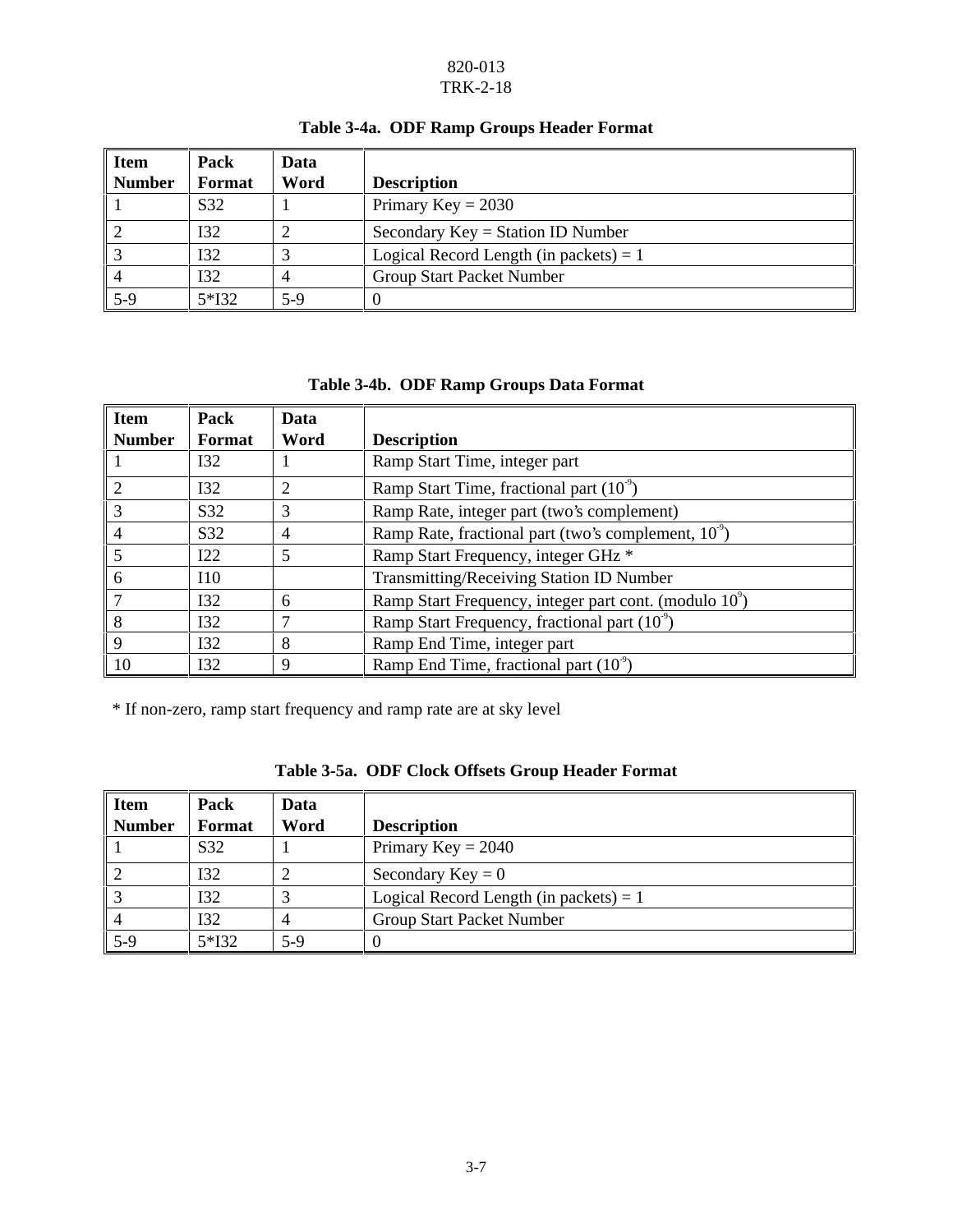| <b>Item</b>   | Pack       | Data |                                                           |
|---------------|------------|------|-----------------------------------------------------------|
| <b>Number</b> | Format     | Word | <b>Description</b>                                        |
|               | I32        |      | Start Time, integer part                                  |
| 2             | I32        | 2    | Start Time, fractional part $(10^{\degree})$              |
| 3             | S32        | 3    | Clock Offset, integer part (two's complement)             |
| 4             | S32        | 4    | Clock Offset, fractional part (two's complement, $10^9$ ) |
|               | I32        | 5    | Primary Station ID Number                                 |
| 6             | I32        | 6    | <b>Secondary Station ID Number</b>                        |
|               | I32        |      | $0$ (spare)                                               |
| 8             | I32        | 8    | 0 (reserved for End Time, integer part)                   |
| Q             | <b>I32</b> | 9    | 0 (reserved for End Time, fractional part)                |

### **Table 3-5b. ODF Clock Offsets Group Data Format**

**Table 3-7a. ODF Data Summary Group Header Format**

| <b>Item</b>   | Pack   | Data  |                                          |
|---------------|--------|-------|------------------------------------------|
| <b>Number</b> | Format | Word  | <b>Description</b>                       |
|               | S32    |       | Primary Key = $105$                      |
|               | I32    |       | Secondary $Key = 0$                      |
|               | I32    |       | Logical Record Length (in packets) $= 1$ |
|               | I32    |       | <b>Group Start Packet Number</b>         |
| $5-9$         | 5*I32  | $5-9$ |                                          |

| <b>Item</b>   | Pack   | Data |                                                              |
|---------------|--------|------|--------------------------------------------------------------|
| <b>Number</b> | Format | Word | <b>Description</b>                                           |
|               | I32    |      | First Sample Time, integer part                              |
| 2             | I32    |      | First Sample Time, fractional part $(10^9)$                  |
| 3             | I32    | 3    | <b>Receiving Station ID Number</b>                           |
| 4             | I32    | 4    | Doppler Channel Number (0 if VLBI, Range, or Angles summary) |
|               | I32    | 5    | Downlink Band ID Number                                      |
| 6             | I32    | 6    | Data Type ID Number                                          |
|               | I32    |      | Number of Samples (in ODF)                                   |
| 8             | I32    | 8    | Last Sample Time, integer part                               |
| a             | I32    | Q    | Last Sample Time, fractional part $(10^9)$                   |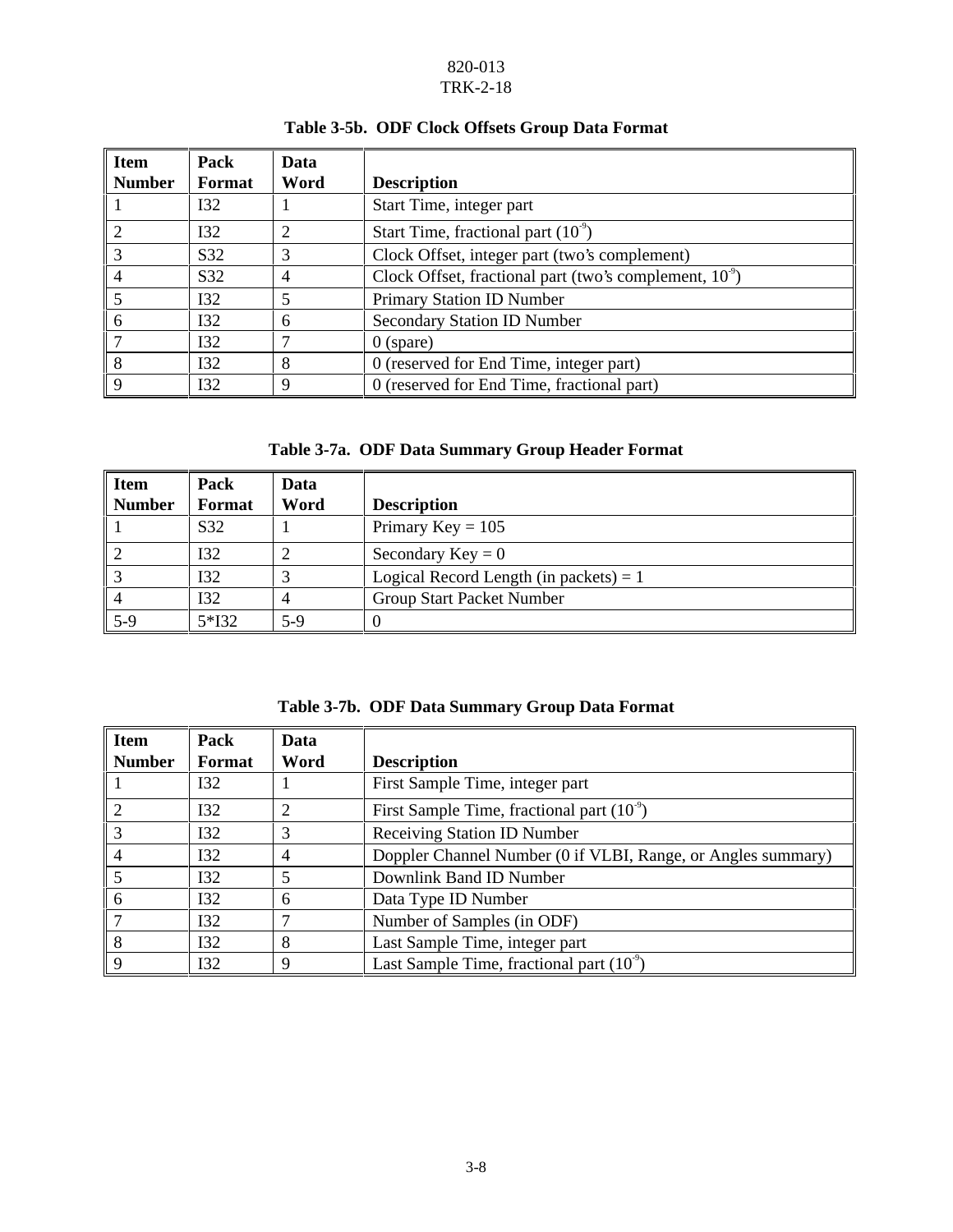| <b>Item</b><br><b>Number</b> | Pack<br>Format | Data<br>Word   | <b>Description</b>                       |
|------------------------------|----------------|----------------|------------------------------------------|
|                              |                |                |                                          |
|                              | S32            |                | Primary $Key = -1$                       |
|                              | I32            | ി              | Secondary Key = $0$                      |
|                              | I32            |                | Logical Record Length (in packets) = $0$ |
|                              | I32            | $\overline{4}$ | Group Start Packet Number                |
| $5-9$                        | 5*I32          | $5-9$          |                                          |

### **Table 3-8. ODF End-of-File Group Format**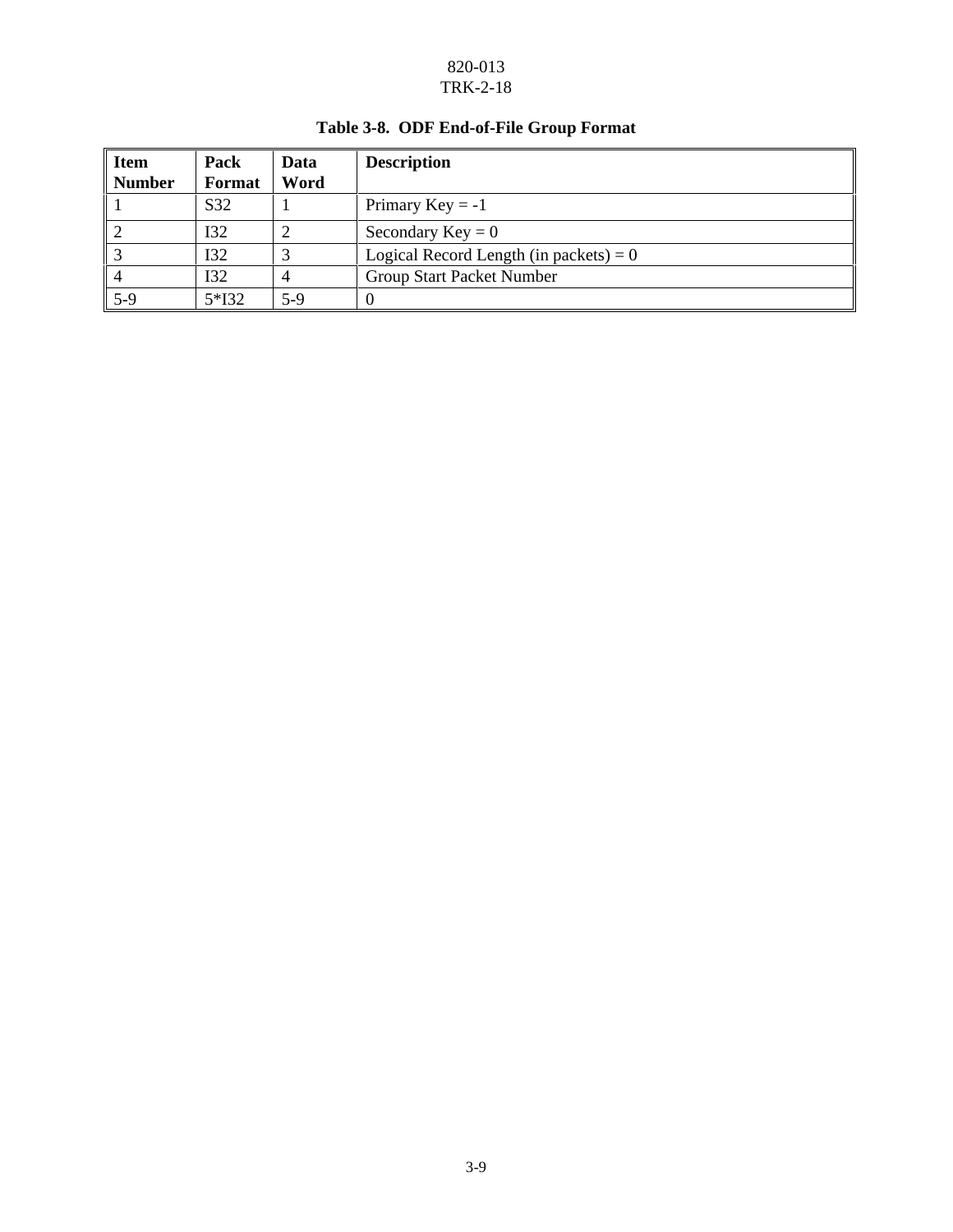This page intentionally left blank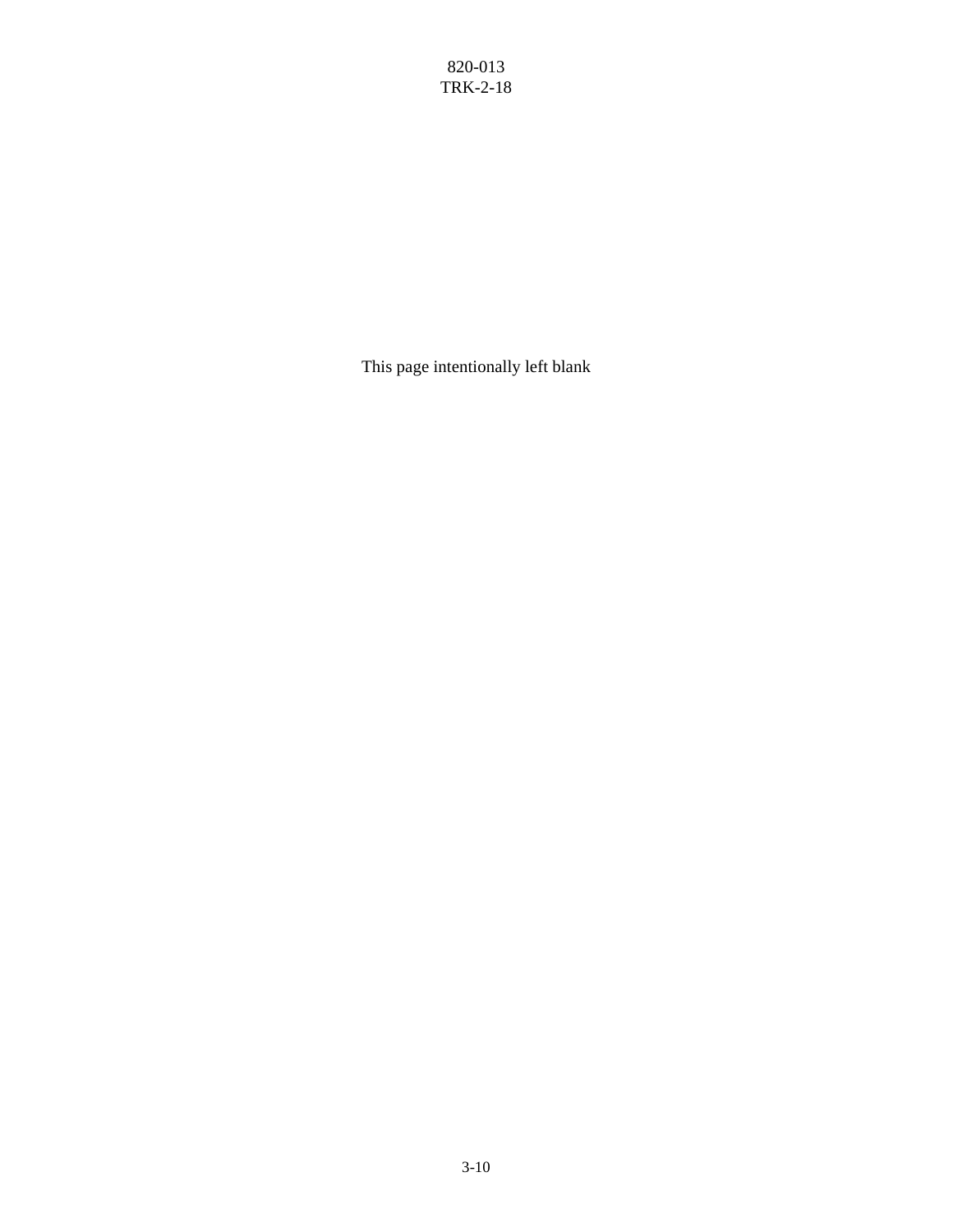# *Appendix A*

# A.1. *Doppler and Range Observables*

Doppler and range observables, rather than the actual measurements made at the Deep Space Stations are provided in the ODF Orbit Data Group (see Table 3b, items 4 and 5).

The Doppler observable (in Hertz) is computed according to the following equation. The time tag is at the mid-point of the compression interval,  $t_i$  to  $t_j$ .

Observable =  $(B / |B|) * [(N_i - N_i) / (t_i - t_i) - |F_b * K + B| ]$ 

where:

- $B = Bias$  placed on receiver
- $N_i$  = Doppler count at time  $t_i$
- $N_i$  = Doppler count at time  $t_i$
- $t_i$  = start time of interval
- $t_i$  = end time of interval
- $F_b$  = frequency bias
	- $K = 1$  for S-band receivers (Table 3b, Item 11)
		- = 11/3 for X-band receivers
		- = 176/27 for Ku-band receivers
		- $= 209/15$  for Ka-band receivers

 NOTE: Future spacecraft transponders may require different turnaround ratios (e.g., the value of K may vary)

$$
F_b = (X_1/X_2) * (X_3 * F_r + X_4) - F_{sc} + R_3
$$
 for 1-way Doppler  

$$
F_b = (X_1/X_2) * (X_3 * F_r + X_4) - (T_1/T_2) x (T_3 * F_t + T_4)
$$
 for all other Doppler

where:

 $F_r$  = Receiver (VCO) frequency at time  $t_r$ 

 $F_s$  = Spacecraft (beacon) frequency

- $F_t$  = Transmitter frequency at time  $t_{r-RTLT}$
- $R_3 = 0$  for S-band receivers
	- $= 0$  for X-band receivers
	- $= 0$  for Ku-band receivers
	- $= 0$  for Ka-band receivers
- $T_1 = 240$  for S-band transmitters (Table 3b, Item 12)
	- = 240 for X-band transmitters
	- $= 142$  for Ku-band transmitters
	- $= 14$  for Ka-band transmitters